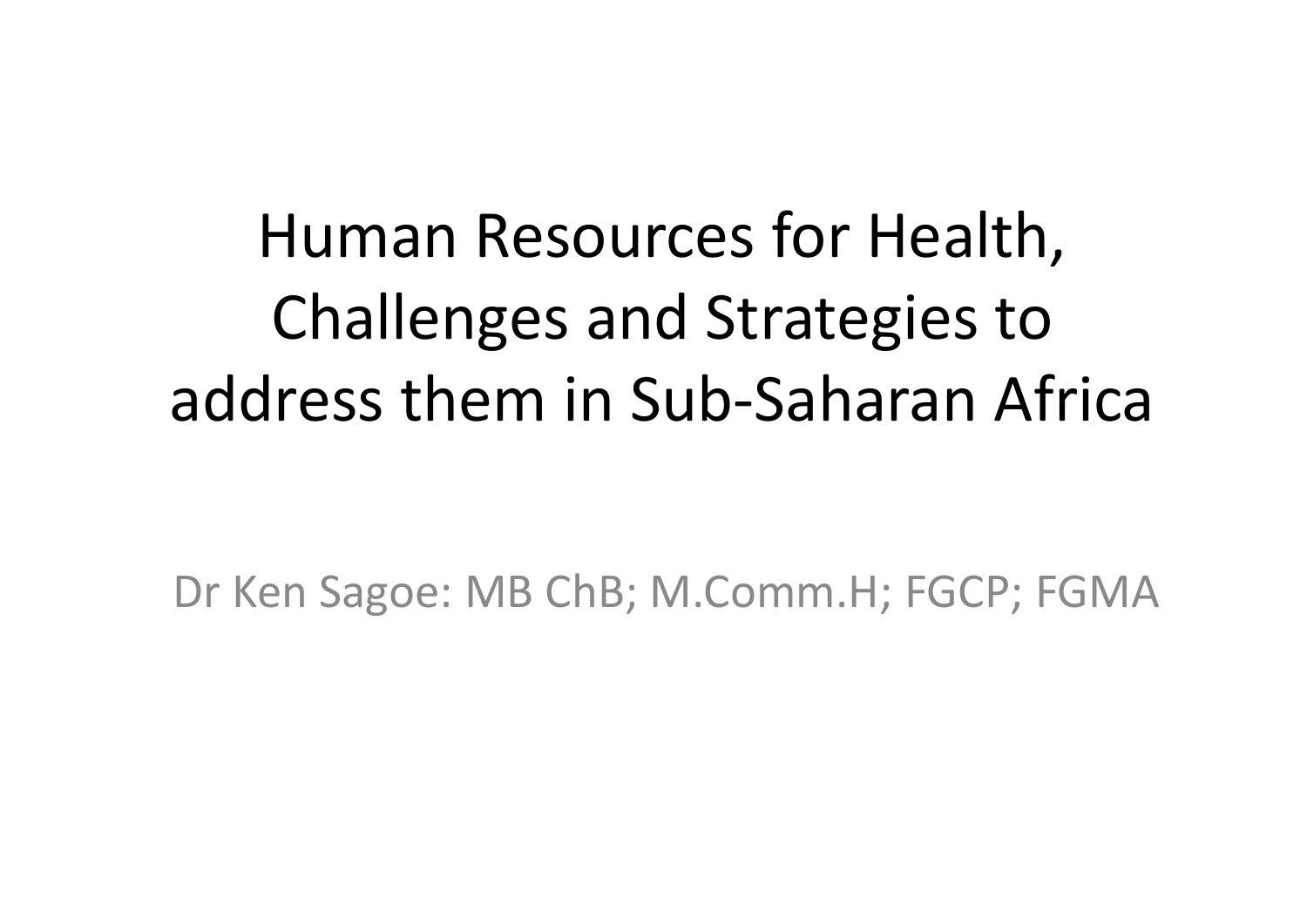#### Presentation Outline

- Introduction
- Key HRH Challenges
- Effects of HRH Challenges on Health sector
- Policy Options adopted
- Factors for Success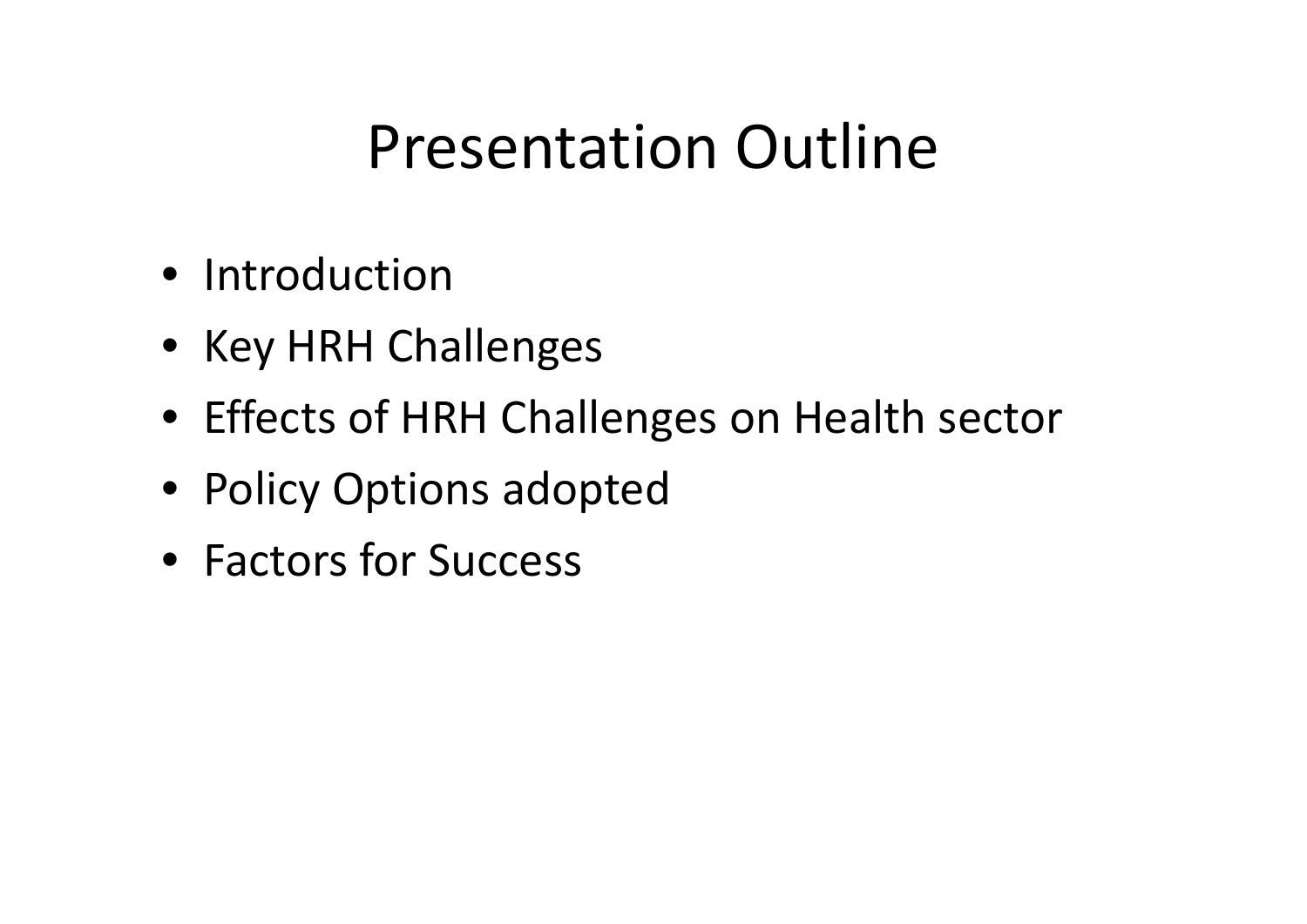### Introduction 1

- HR is the most critical resource for any work environment; the healthcare delivery is labour intensive.
- The health system's performance is strongly linked to the dedication and skill of the health workers the system is able to attract or retain.
- The aim of HRH management is to have Trained health professionals in the right numbers, right places and sufficiently motivated to deliver quality health services.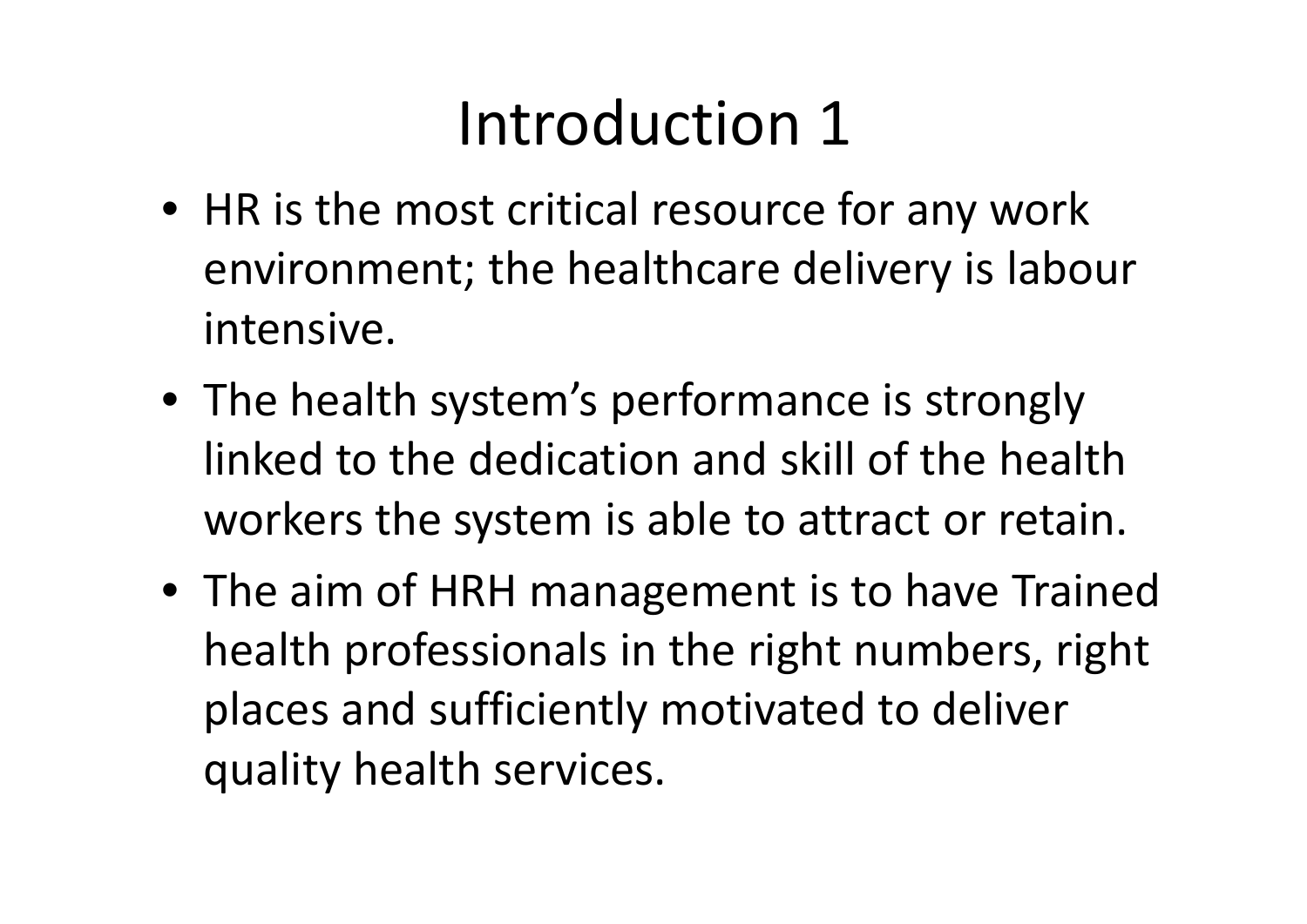#### **RESULTS FRAMEWORK**

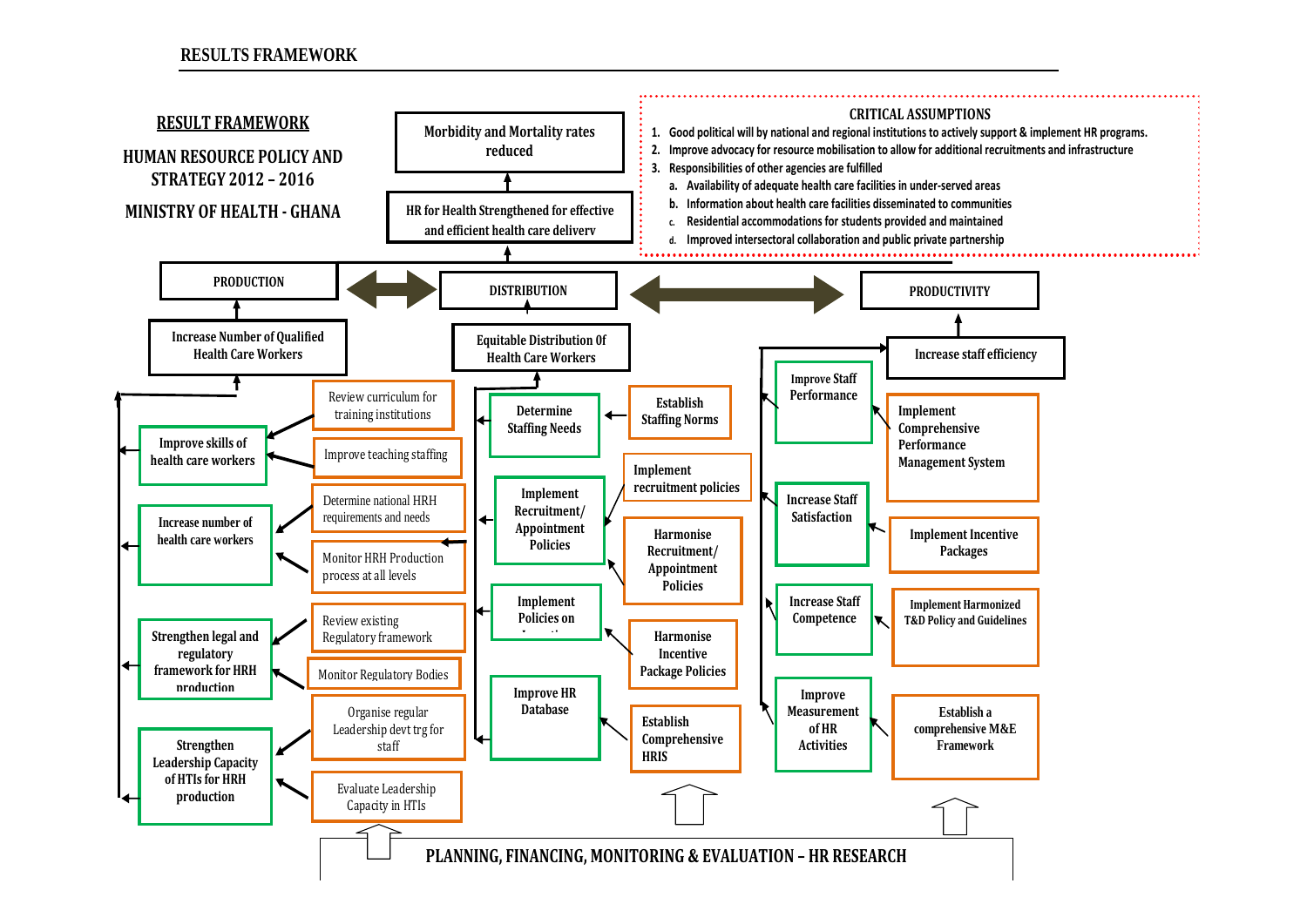#### Introduction 2

- The HRH assessment revealed that the Health sector faced the ff problems:
	- Inadequate numbers of health workers
	- Poor distribution of health workers
	- Poor retention of trained health workers
	- Low HR and recruitment budget
	- Inadequate and Inefficient HR management
	- Brain drain External and Internal Migration of Health workers
	- Erratic Health sector Leadership.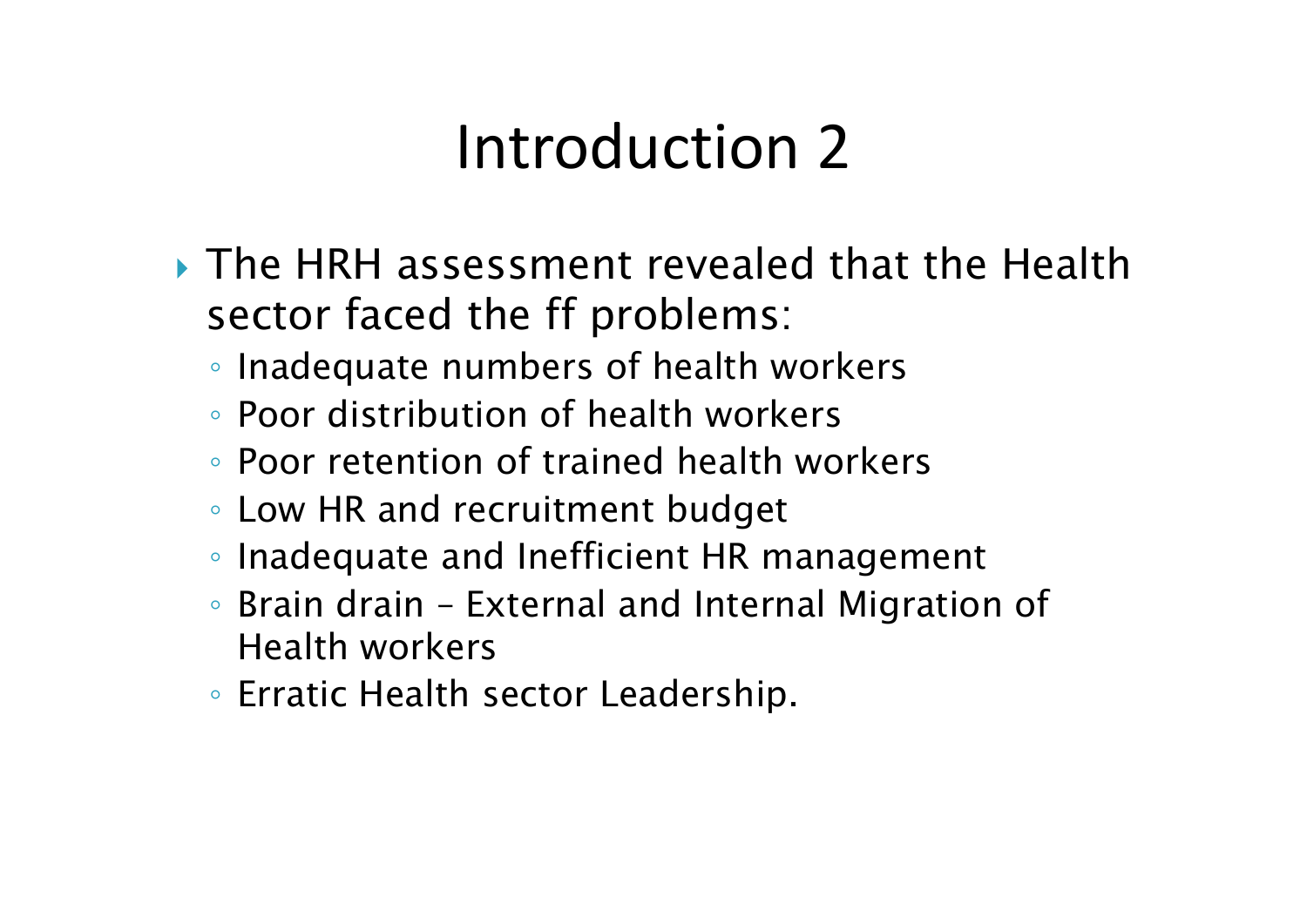#### Key HRH Challenges 1

- Inadequate numbers of health workers
	- Few numbers being trained.
		- Few trainers or lecturers
		- Inadequate training capacity
		- High failure rate in Health Training Institutions
	- – Limited number and poorly funded public sector health training institutions.
	- The health sector concentrates on training higher level professionals with high level entry requirements; to the neglect of middle or lower level providers.
	- $-$  Freezing of recruitment and retrenchment/early retirement of health staff.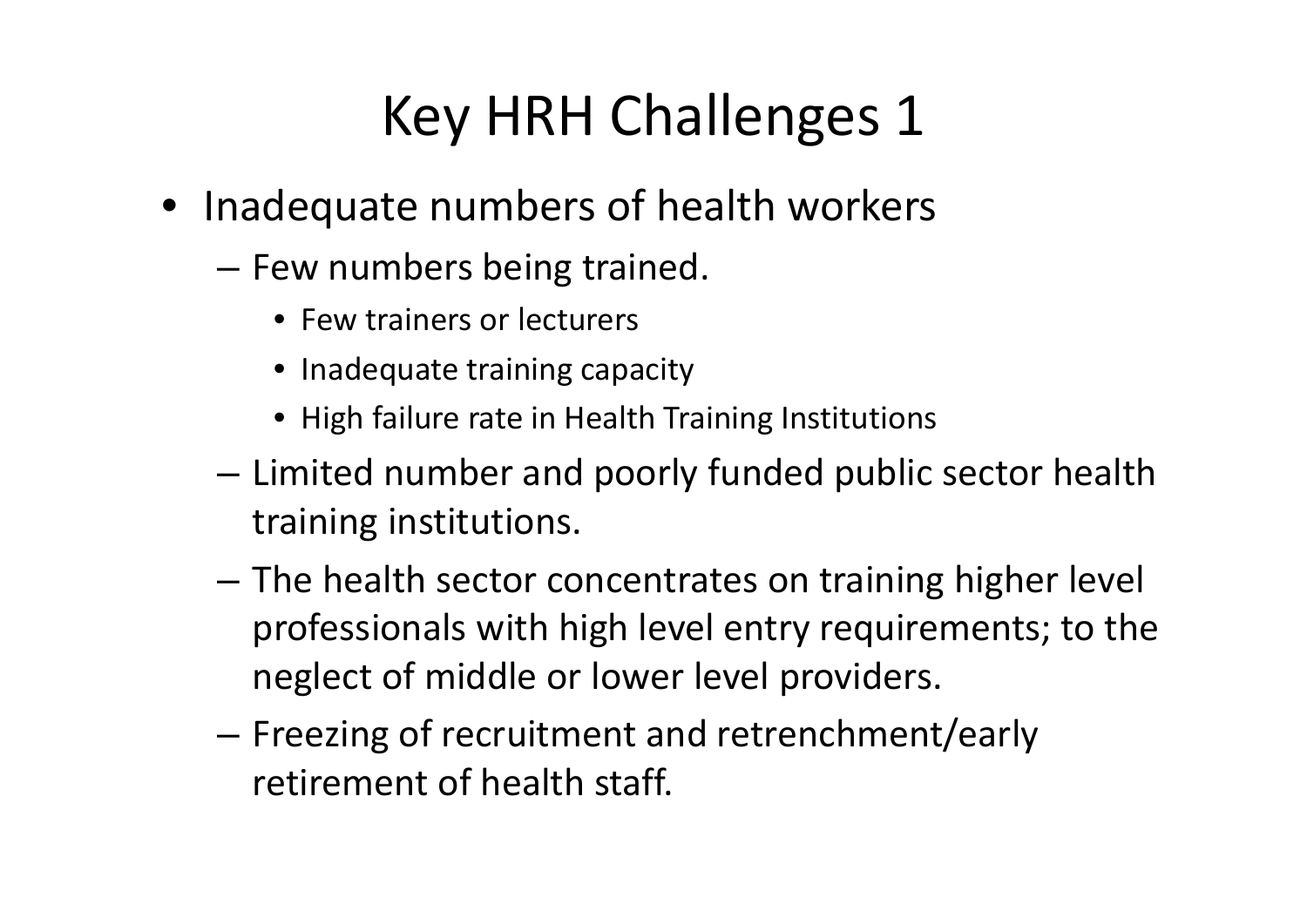# Key Challenges 2

- Poor distribution of health workers
	- Distribution Skewed in favour of Urban areas to the disadvantage of rural areas.
	- – Poor social amenities in rural areas – housing, schools for children, utilities (Electricity, Water and Telecommunications/ICT), etc.
	- – $-$  Staff in deprived and rural areas usually forgotten in being provided incentives, promotions and scholarships.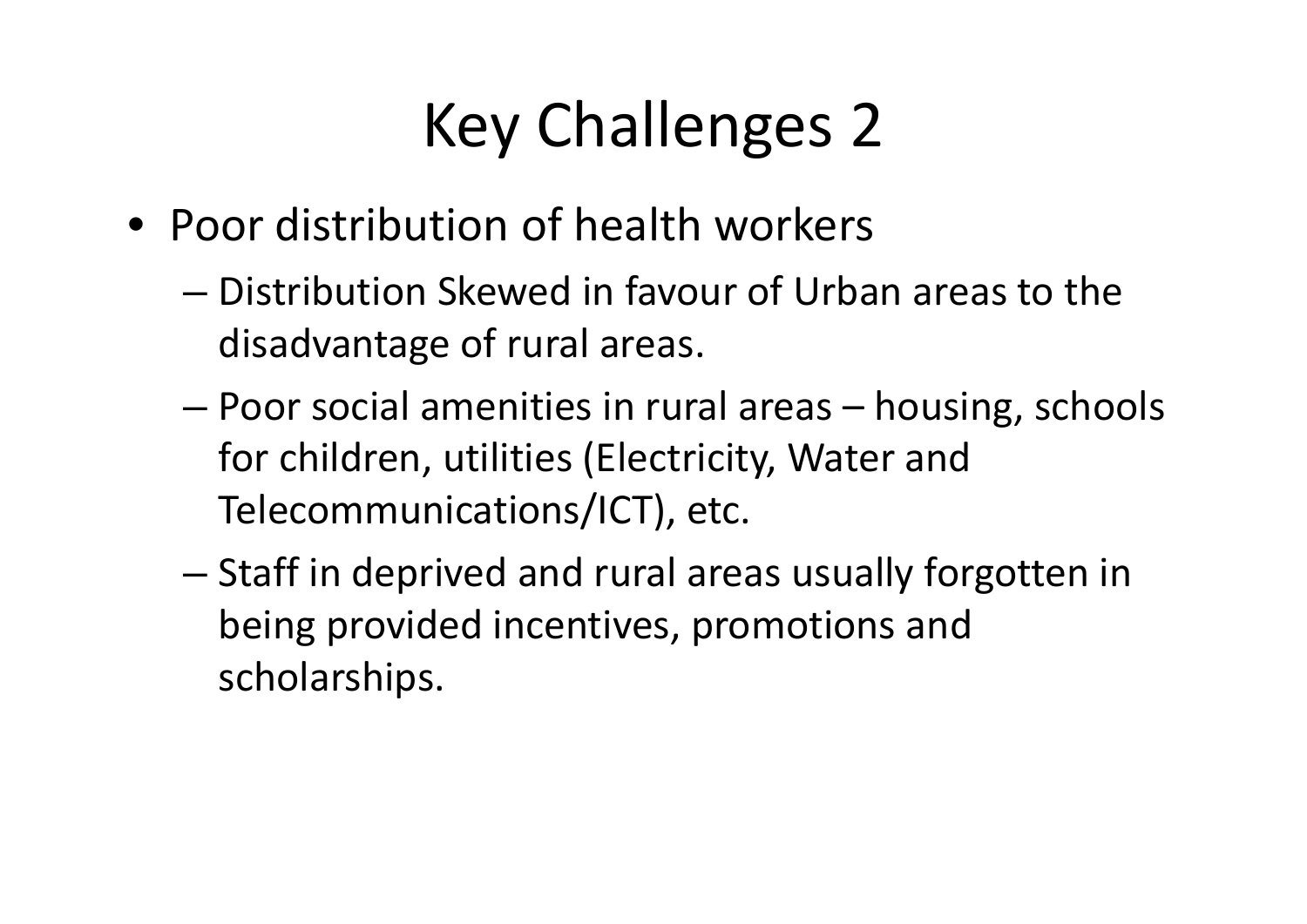Skewed distribution of highly skilled professionals are in favour of Greater Accra and Ashanti regions

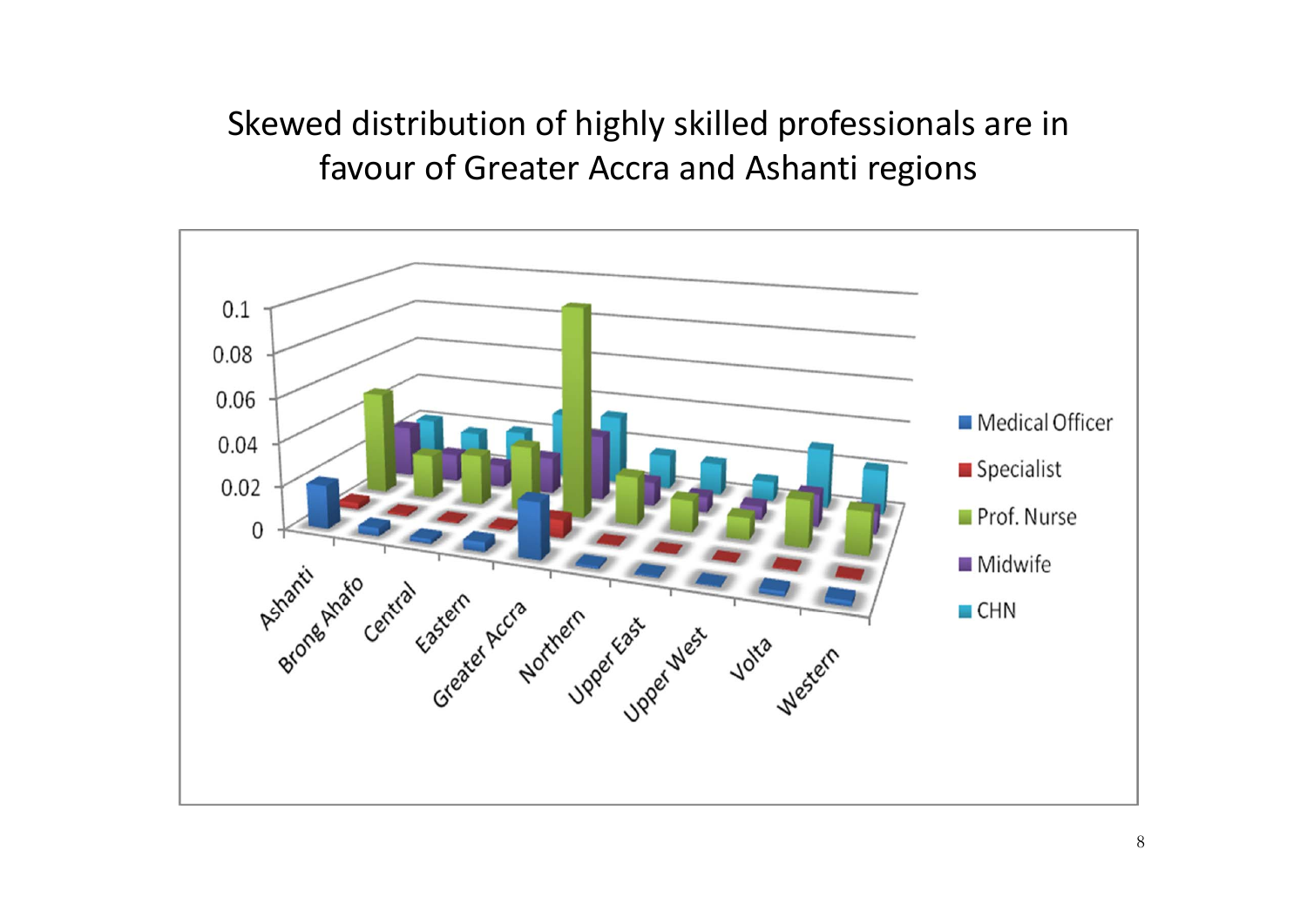#### **Doctor to Pop Ratio 2009-2011 Compared**

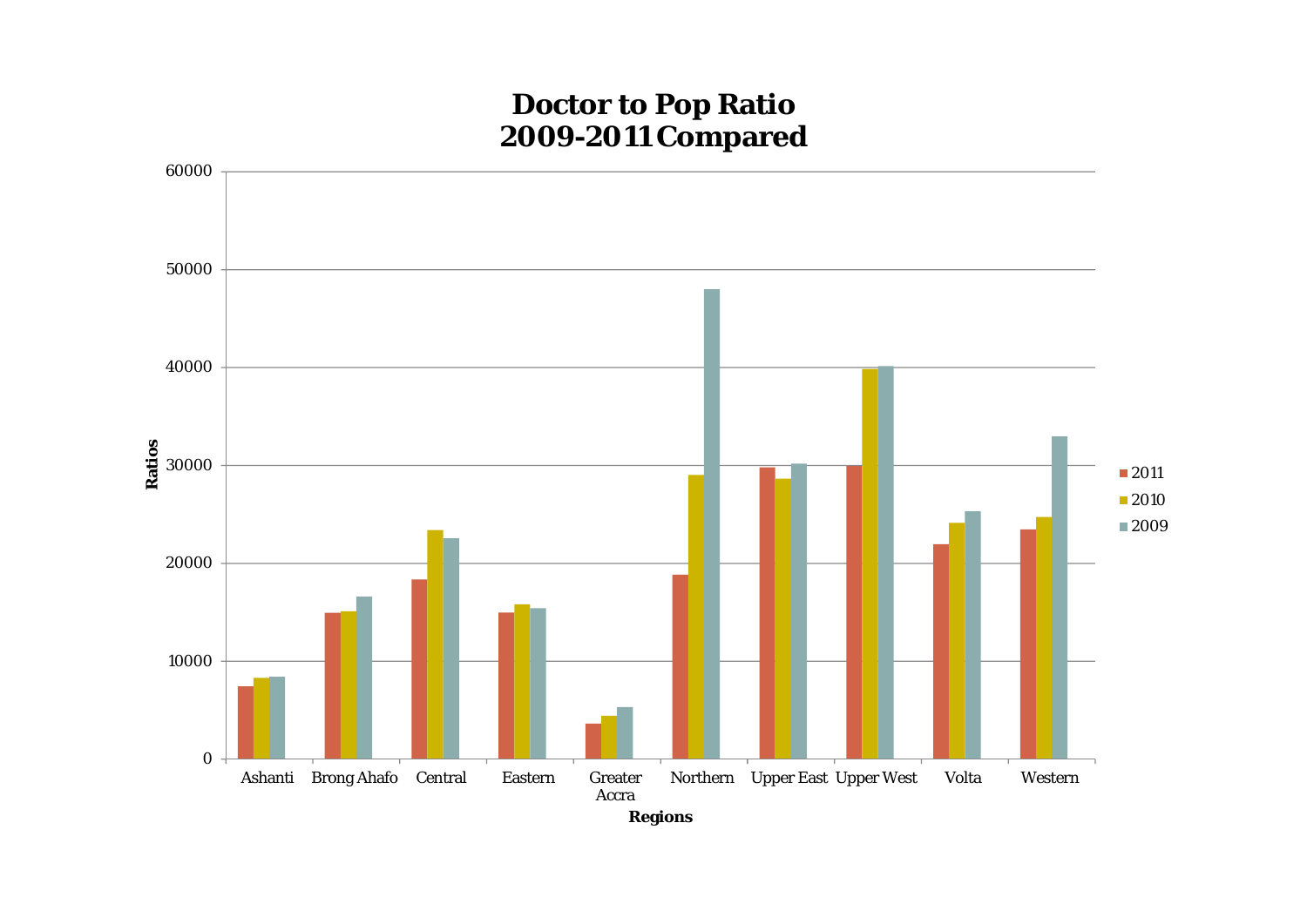# Key Challenges 3

- Low Health Budget
	- Most Ministries of Health have not attained the Abuja Declaration of allocation of 15% of National Budget to the Health sector.
	- –HR Budget is also relatively low.
	- HR budget is centrally and inefficiently managed as part of Civil Service.
- Inefficient HR management
	- Low capacity of HR managers under the Civil Service system.
	- – $-$  Flaws in the HRIS, thereby limiting ability to manage HR based on accurate data.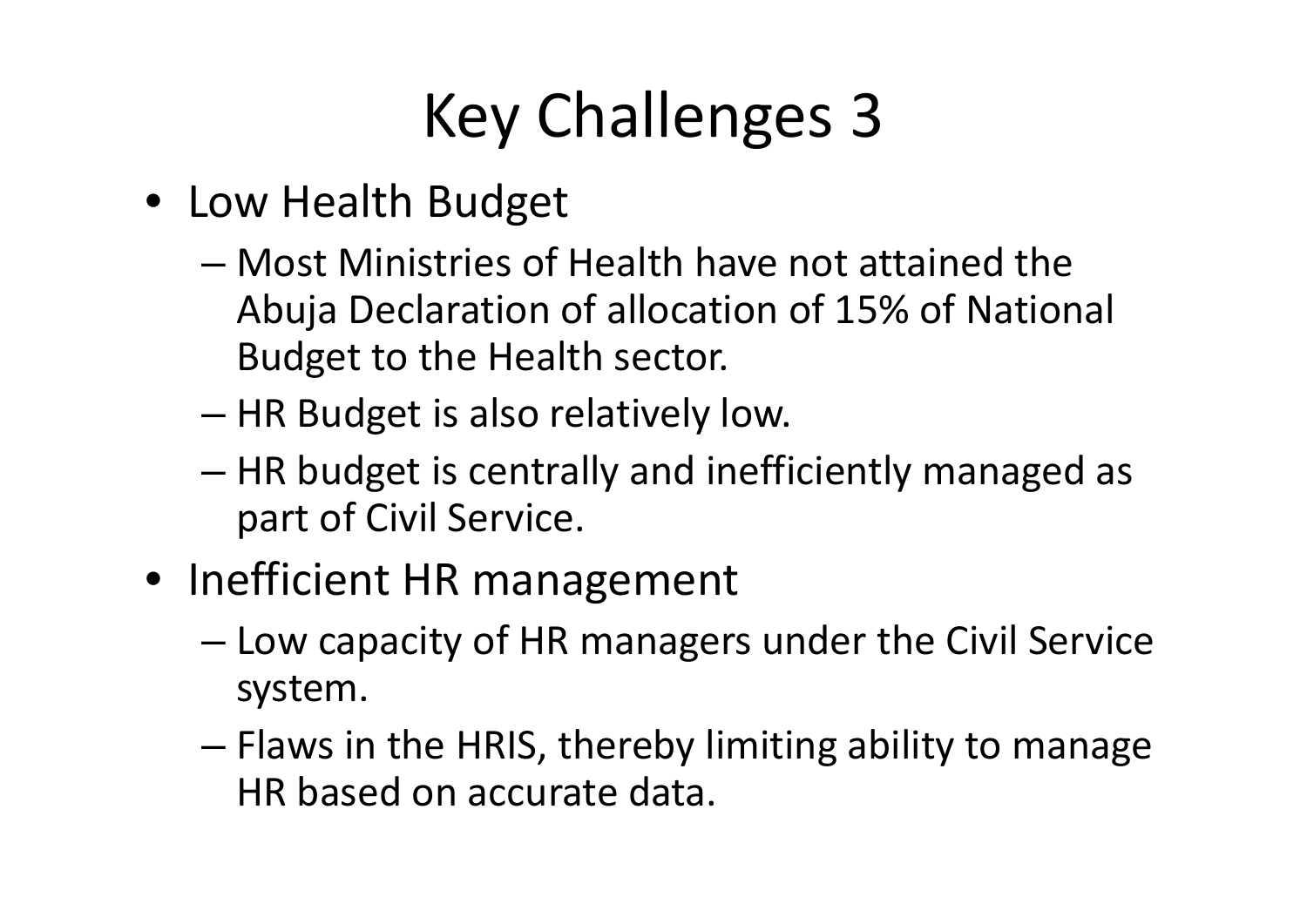## Key HRH Challenges 4

- Poor retention of trained health workers
	- Low levels of compensation/salary.
	- Poor health infrastructure.
	- – Career development unresponsive to the needs of the health sector.
	- Increased migration of health workers from the country.
	- –Aging Health professionals
	- Attrition from Public Sector to Private sector.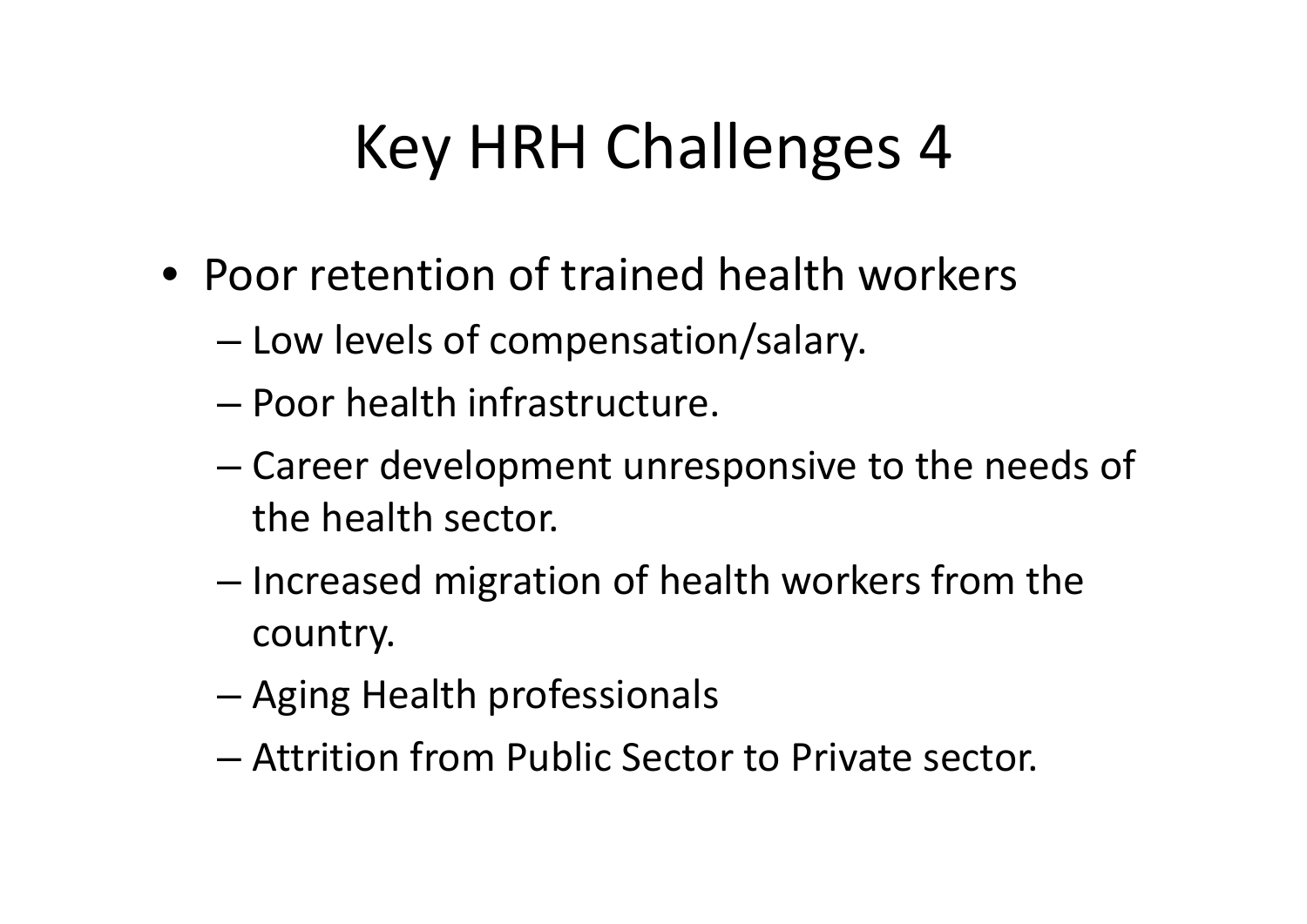# Why were Ghanaian Health Professionals leaving the country?

#### **Internal/Push Factors**

- • Unresponsive Professional training and Career development
- $\bullet$  Poor healthcareinfrastructure
- •• Low levels of compensation
- • Family pressure and <sup>a</sup> desire for better living standards
- • $\bullet$  Internal Inefficiencies in the HR Management processes

#### **External/Pull Factors**

- •High levels of demand
- •• Provision of higher salaries/compensation
- • Greater predictability in in training and career pursuits
- Better and modern health infrastructure and resources
- $\bullet$ • Proactive recruitment and review of recruitment policies
- *"Failed"* HR planning in Advanced economies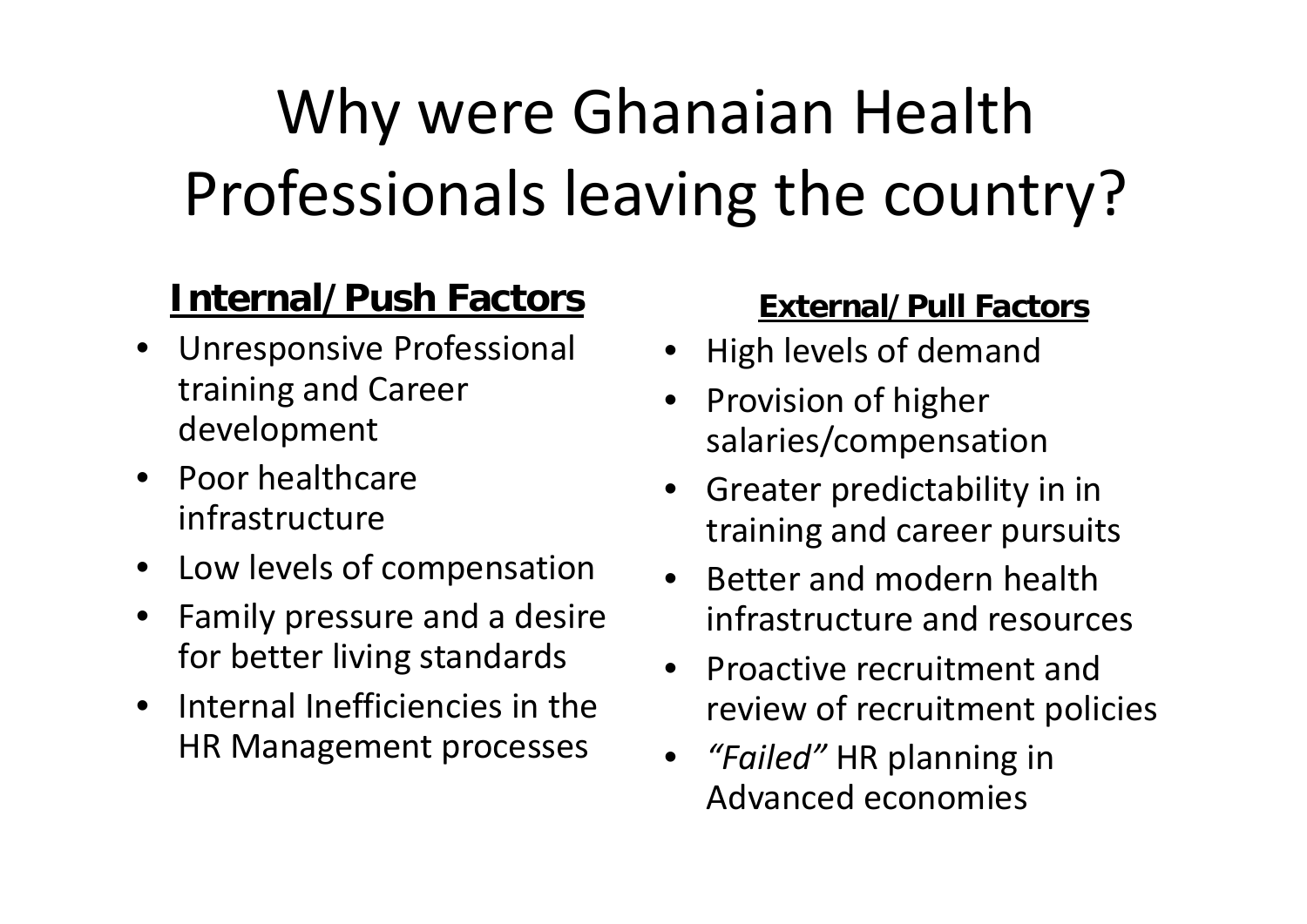#### **Brain drain** – External and Internal Migration of Health workers

#### **Trends in International Migration Over 10‐Year Period**

| <b>PROF. CATEGORY</b>   | 1999-2003<br><b>COMMULATIVE LOSS</b> | 2004-2008<br><b>COMMULATIVE LOSS</b> | <b>PERCENTAGE</b><br><b>DECREASE</b> |
|-------------------------|--------------------------------------|--------------------------------------|--------------------------------------|
| <b>MEDICAL OFFICERS</b> | 450                                  | 205                                  | 54.4                                 |
| <b>PHARMACISTS</b>      | 329                                  | 118                                  | 64.1                                 |
| PROF. NURSES            | 959                                  | 198                                  | 74.4                                 |
| <b>MIDWIFE</b>          | 366                                  | 95                                   | 74.0                                 |
| MED.LAB.TECHNO.         | 165                                  | 69                                   | 52.2                                 |
| <b>RADIOLOGIC TECN.</b> | 137                                  | 51                                   | 62.8                                 |

**Source: Asabir (2009)**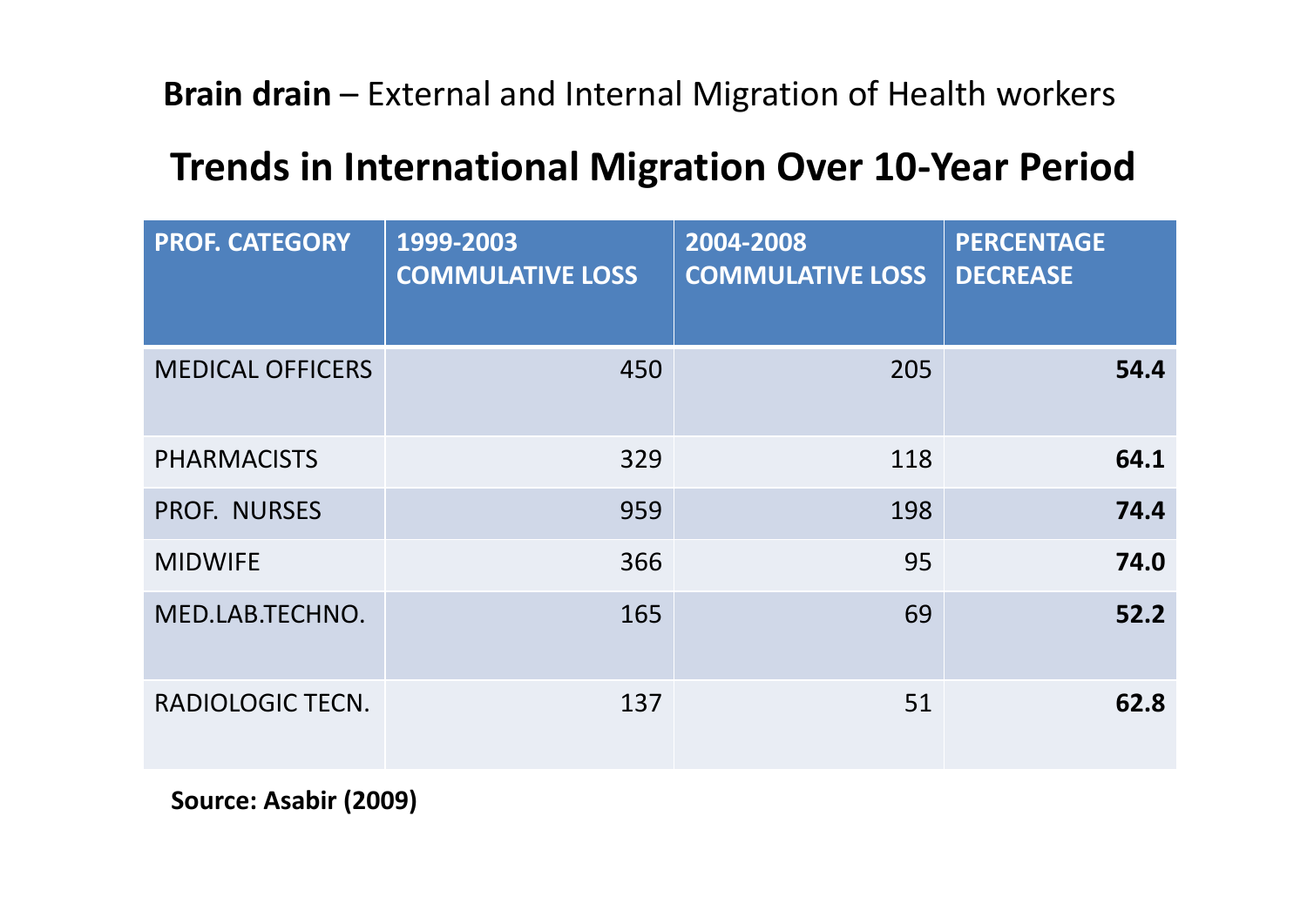#### **also Ghana has seen significant reduction in health workforce attrition**…

• Outmigration rates havedecreased





• And attrition trends havegenerally reduced

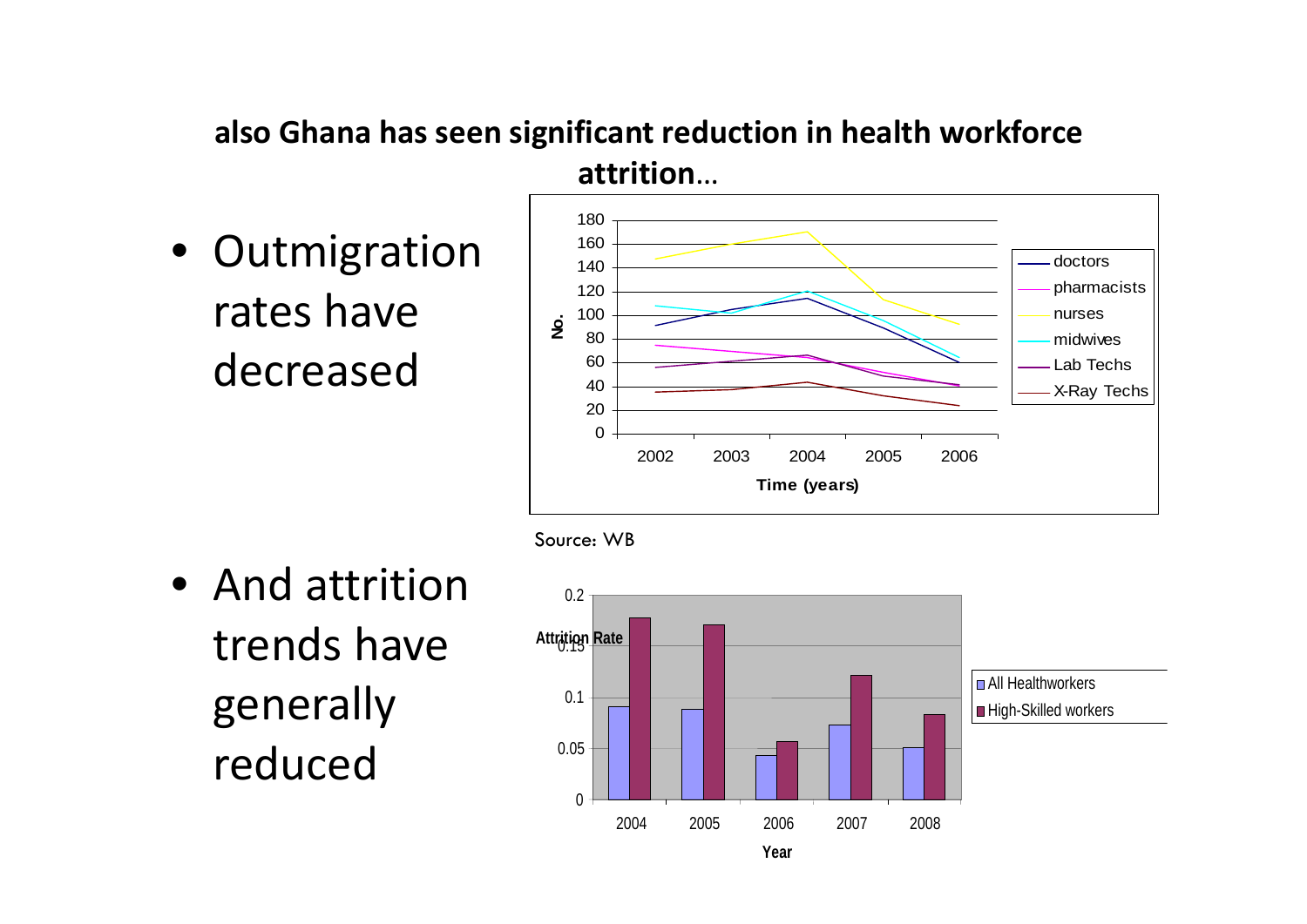#### **Aging Health Workforce**:

Some categories (esp. midwives, Physio, P & O, OT) at risk of loosing the more experienced personnel as health workforce

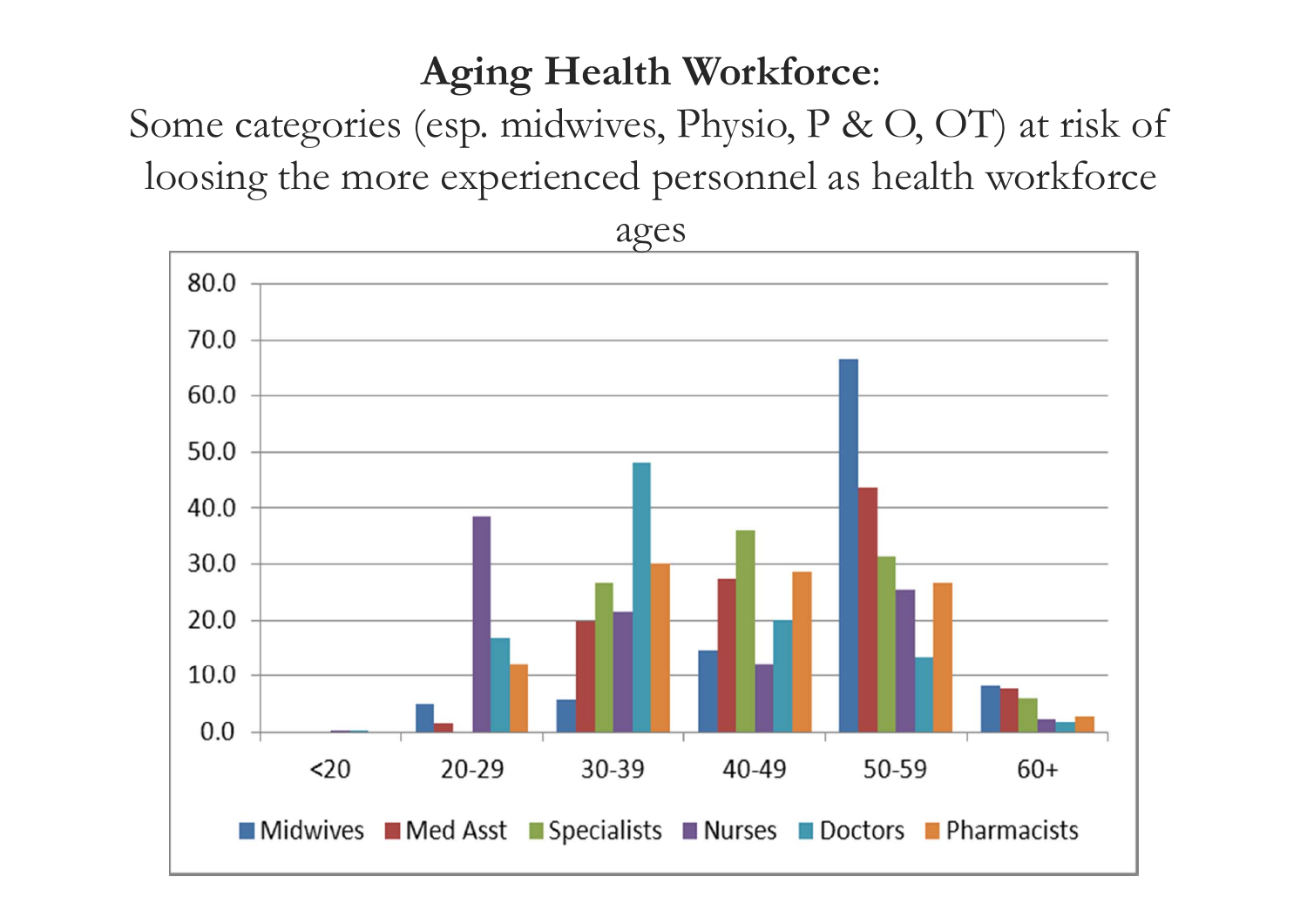Private Sector' role in attracting and retaining Health professionals

- In 2007 only 30% of the 1645 pharmacists in Ghana are employed by Government; over 60% are in private retail or manufacturing.
- Less 1% of pharmacists will accept post‐ retirement contract appointment in the public sector as against 92% and 96% for nurses and doctors.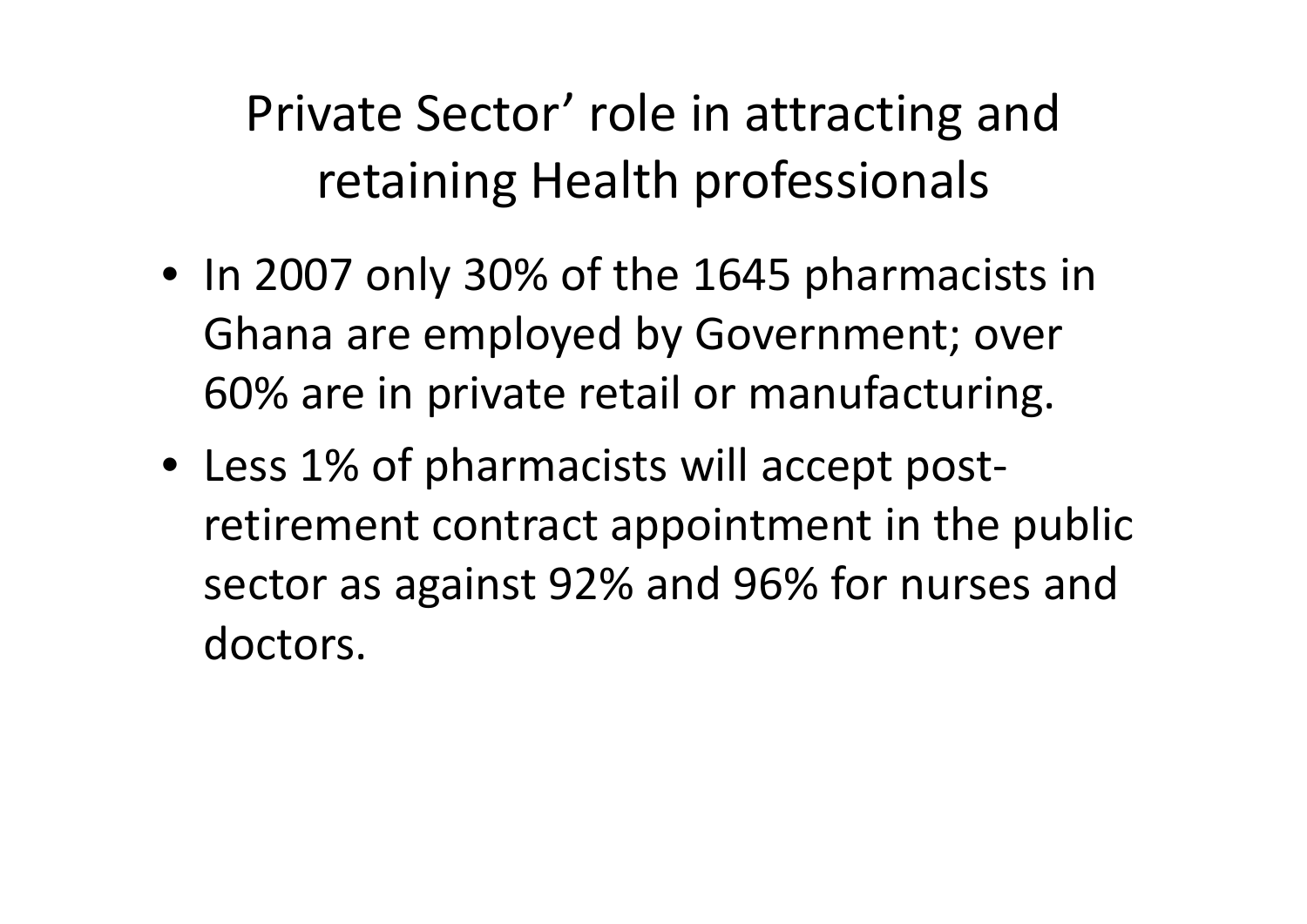## Key HRH Challenges 5

- Erratic Leadership
	- –— High turnover of Ministers of Health
	- – Varying commitment of leadership to addressing HRH issues at <sup>a</sup> high level in the country.
- Inadequate HRH capacity.
	- Few professionally HR qualified persons managing HR in the Ministry of Health.
	- Low remuneration and incentives to attract and retain qualified HR professionals in the Health sector.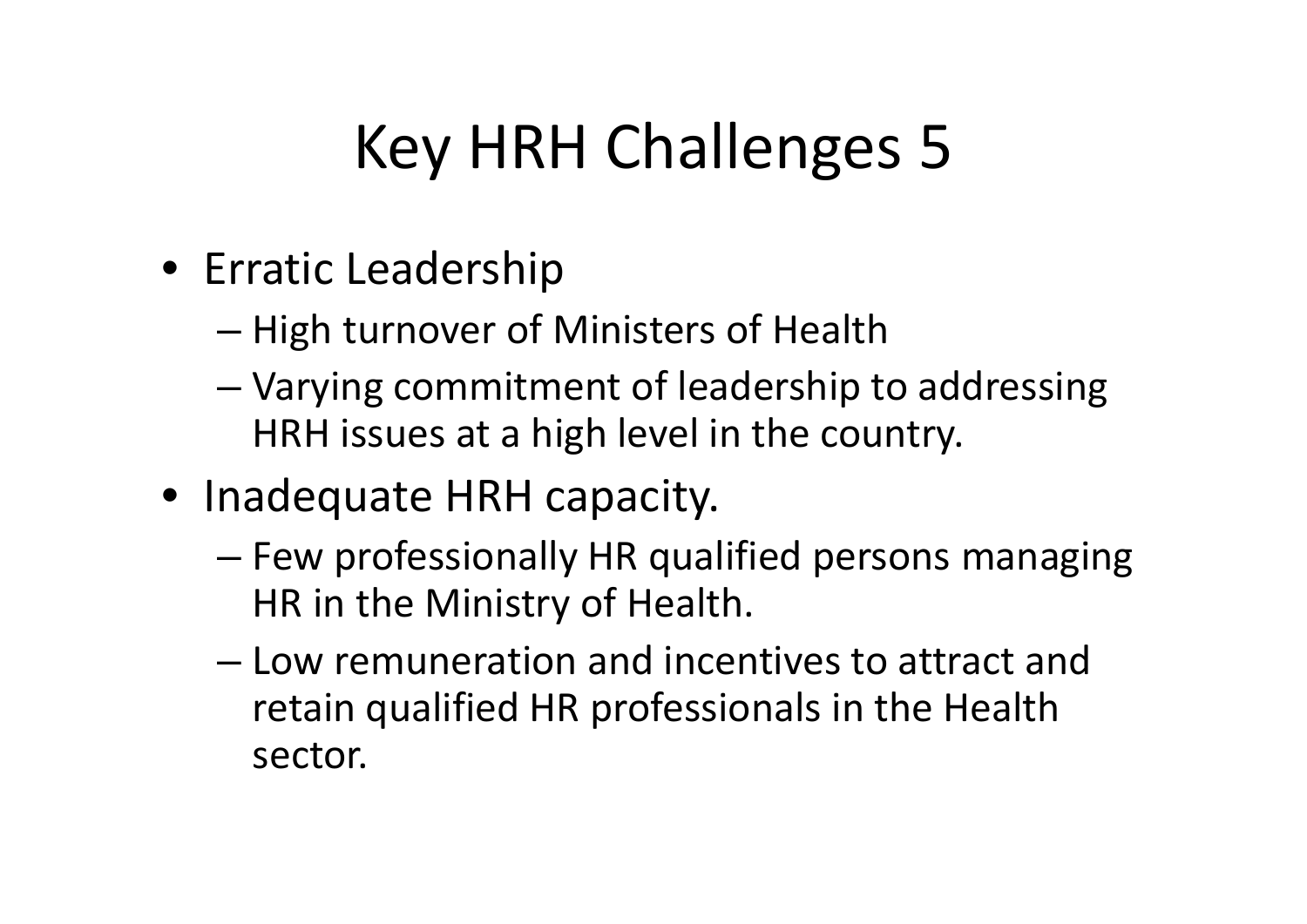#### Effects on the Health Sector

- $\blacktriangleright$  (Nyonator et al 2005, 'Health of the Nation and the Brain Drain' ) of both health service provision assessments and human resources for health, the main issues in the Ghana health sector included:
	- $\circ$  high rates of emigration of trained professionals,
	- o problems of inequitable distribution of staff
		- $\circ$  great disparities between the more endowed urban and southern regions and the deprived rural and northern regions
- ▶ Impact of the Brain drain on quality of care in the health sector (especially public sector) shows some worrying trends and health outcomes/indices have already started showing stagnation and/or some decline.
- Ghana like most African nations is not likely to achieve most of the health-related MDG targets.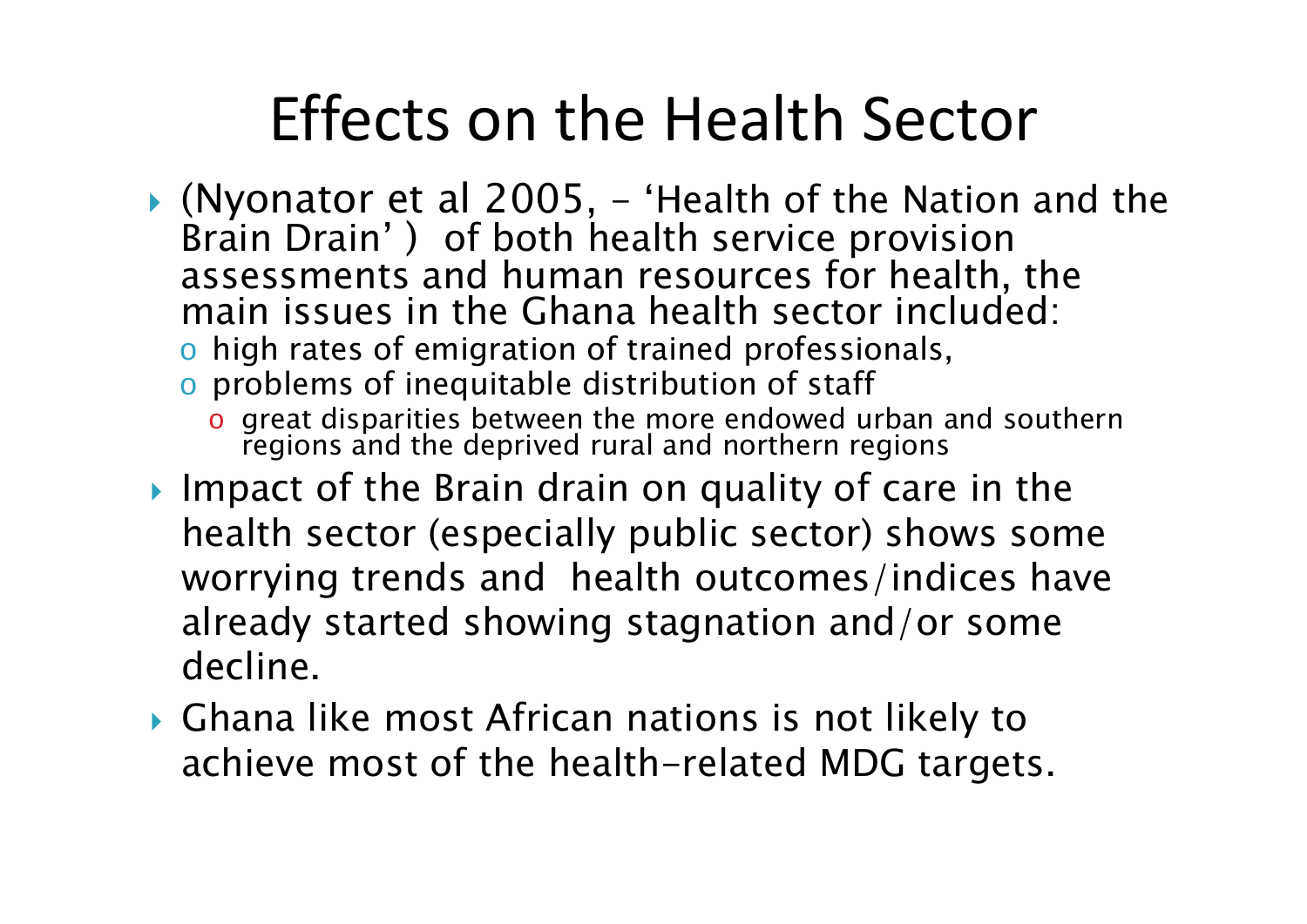## Policy Options I

- **1. Measures to Increase Inflows/Production of Human Resources**
- • Increasing admission into health training institutions.
	- Admission into Nursing training has seen <sup>a</sup> four‐fold increase between 1999 and 2005.
	- Increasing investment in pre‐service training
		- •*Build additional Schools*
		- •*Provide appropriate learning materials*
		- •*Train and Deploy more Teachers*
	- Private sector involvement in the training of health professionals presents an opportunity for increased investment in training of Health professionals
		- •*Several Private Health Training Institutions opened and accredited.*
- • Task Shifting – Training middle level professionals to complement the number of highly‐trained professionals.
- •Offering re-employment to retired and other workers who have left the health sector.
- •Streamlining the recruitment process.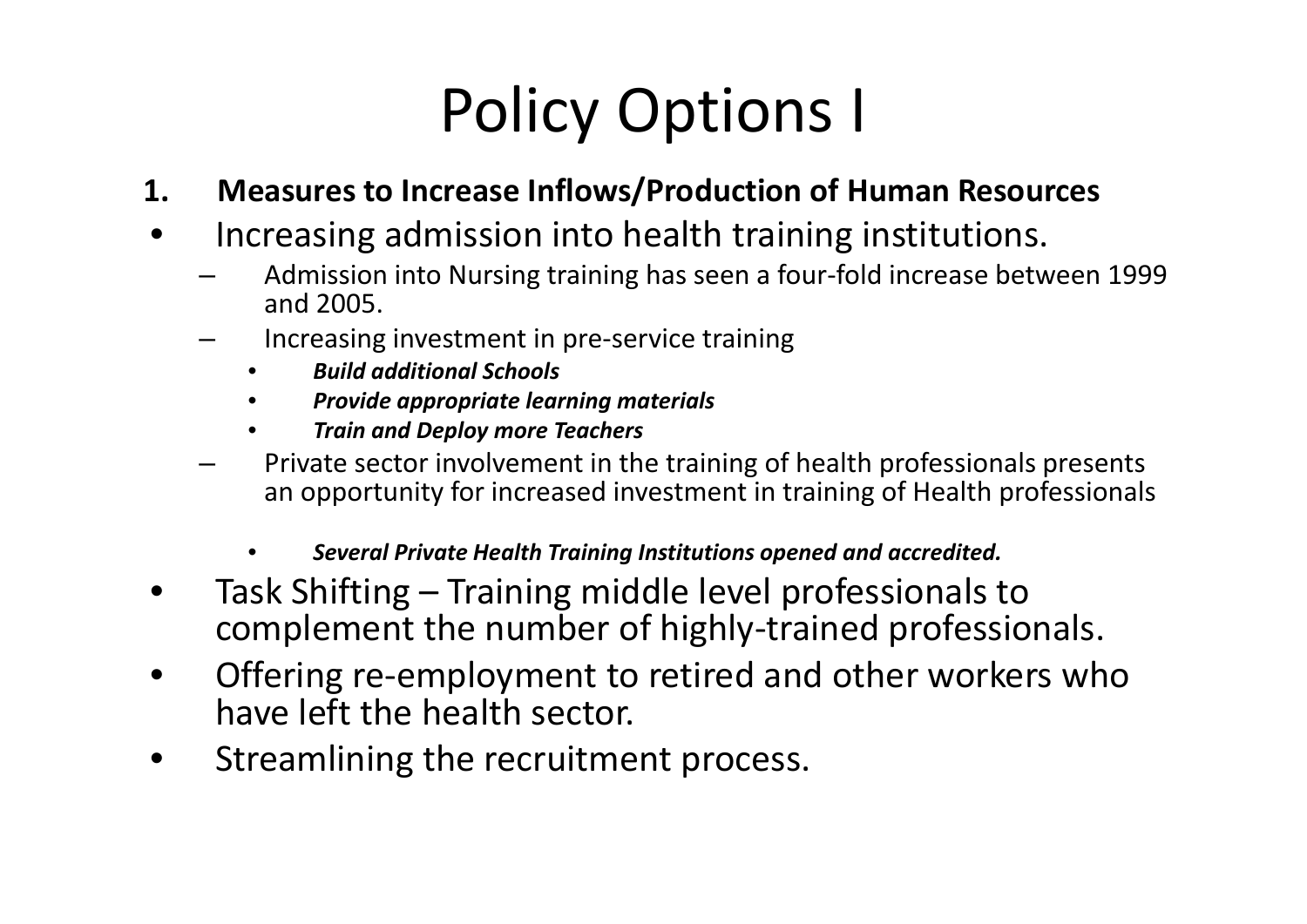#### Establishment of New Health Training Institutions **2004 - 2008.**

| <b>TYPE</b>                                       |                | <b>INSTITUTION</b> |                          |              |                |
|---------------------------------------------------|----------------|--------------------|--------------------------|--------------|----------------|
|                                                   | <b>MOH</b>     | <b>CHAG</b>        | <b>PRIVATE</b>           | <b>QUASI</b> |                |
| <b>Ghana college of Physicians &amp; Surgeons</b> |                | $\blacksquare$     | $\overline{\phantom{a}}$ |              |                |
| <b>Traditional Medicine Practitioners (B.Sc.)</b> |                |                    |                          | $\mathbf{1}$ |                |
| <b>General Nursing</b>                            |                |                    | $\overline{4}$           |              | $\overline{7}$ |
| <b>Direct Midwifery</b>                           | 8              | $\blacksquare$     | $\overline{\phantom{a}}$ |              | 8              |
| <b>Community Health Nursing</b>                   | $\overline{2}$ |                    | $\blacksquare$           |              | 3              |
| <b>Medical Laboratory Technology</b>              |                |                    |                          |              | $\overline{2}$ |
| <b>Health Assistants (Clinical)</b>               | 8              |                    | $\overline{4}$           |              | 12             |
| <b>Emergency Medical Technicians</b>              |                |                    |                          |              |                |
| <b>TOTAL</b>                                      | 13             | $\mathbf{2}$       | $\overline{\mathbf{4}}$  |              | 35             |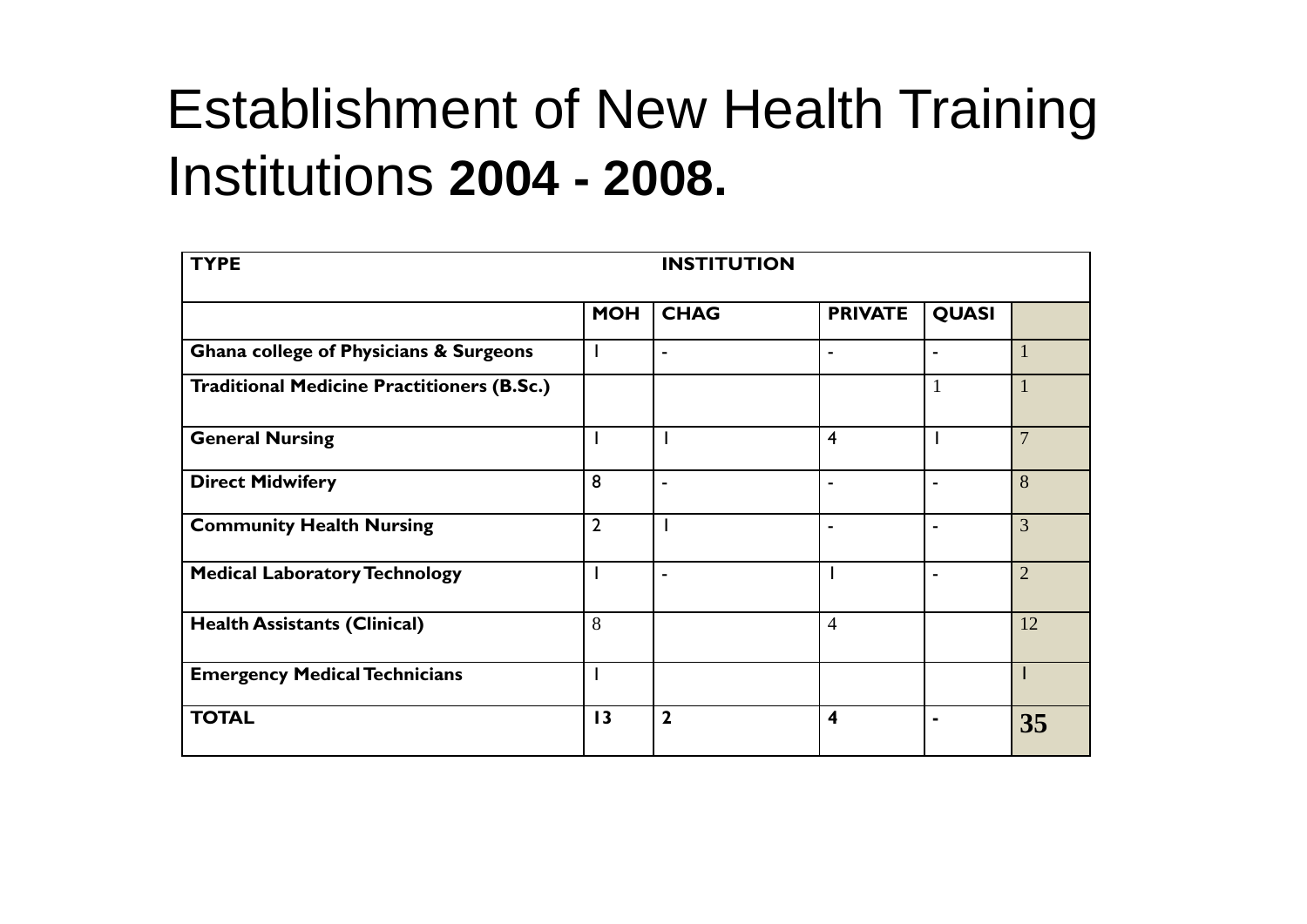#### **HAC Admission Trends 2006-2011**

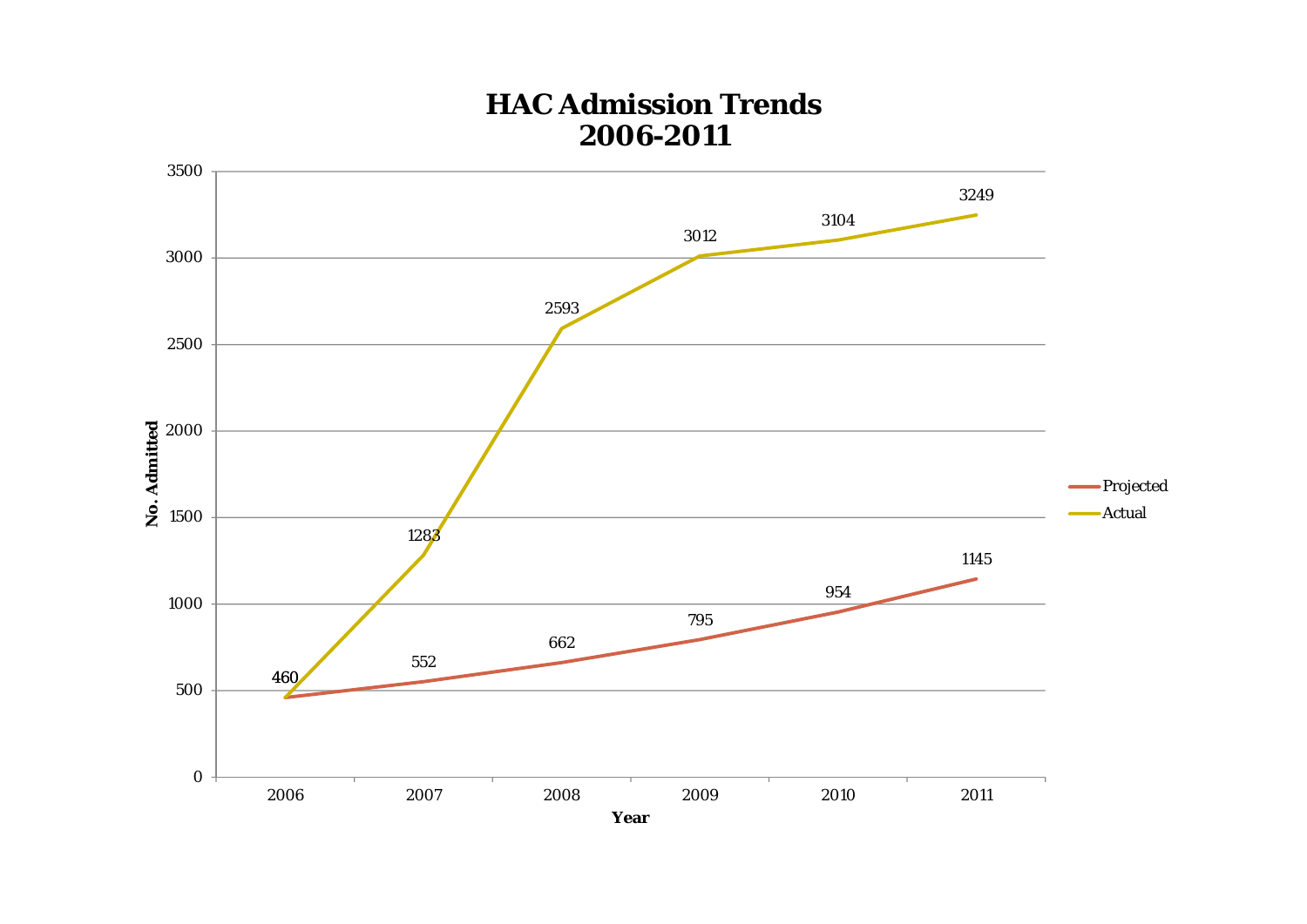## Policy Options II

#### **2. Attract and Retain trained health workers**

- o Additional Duty Hours Allowance (ADHA) was instituted for Doctors in November 1998 and ALL Health workers in 1999.
- o Enhanced Health sector salary scheme implemented
	- Redesign the remuneration system Ghana Govt. took <sup>a</sup> bold decision to prioritize the health sector for enhanced salaries in 2005/2006 Health workers salaries increased from between 200 – 800%. Significant retention driver - high demand on health budget.
	- Improved Welfare and Benefits Schemes (Pensions, Car Hire‐Purchase, )
- o Extending Working Life of *healthy* Health Professionals Post retirement contract appointment.
- o Bonding and Compulsory Service periods for health workers trained at public expense.
	- Increasing the duration of internship for doctors from one to two years.
	- Enforcing scholarship bonds/agreement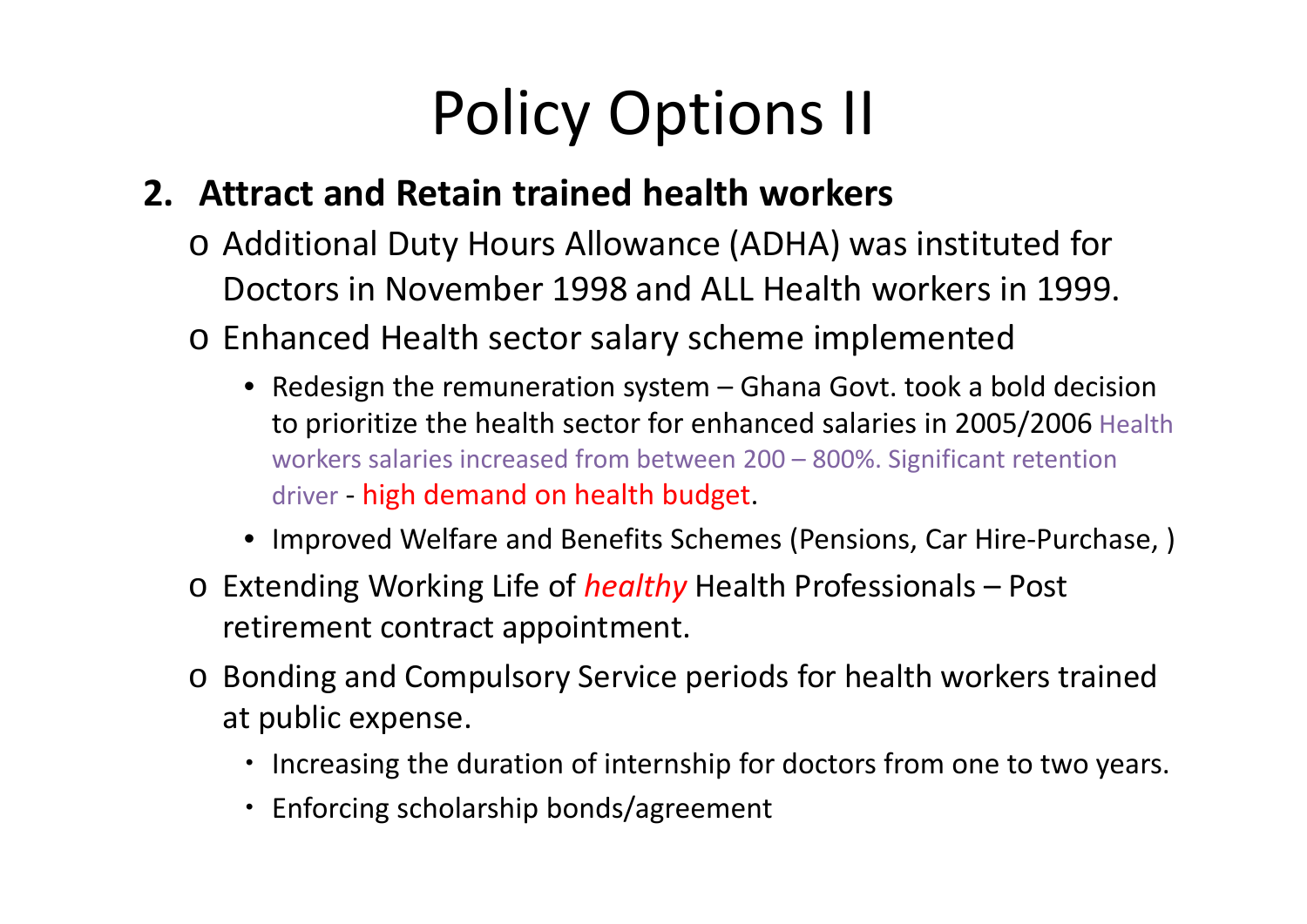#### The distribution of Health Expenditure from 1999‐2005



Adapted from health worker productivity mapping in Ghana. (March 2006)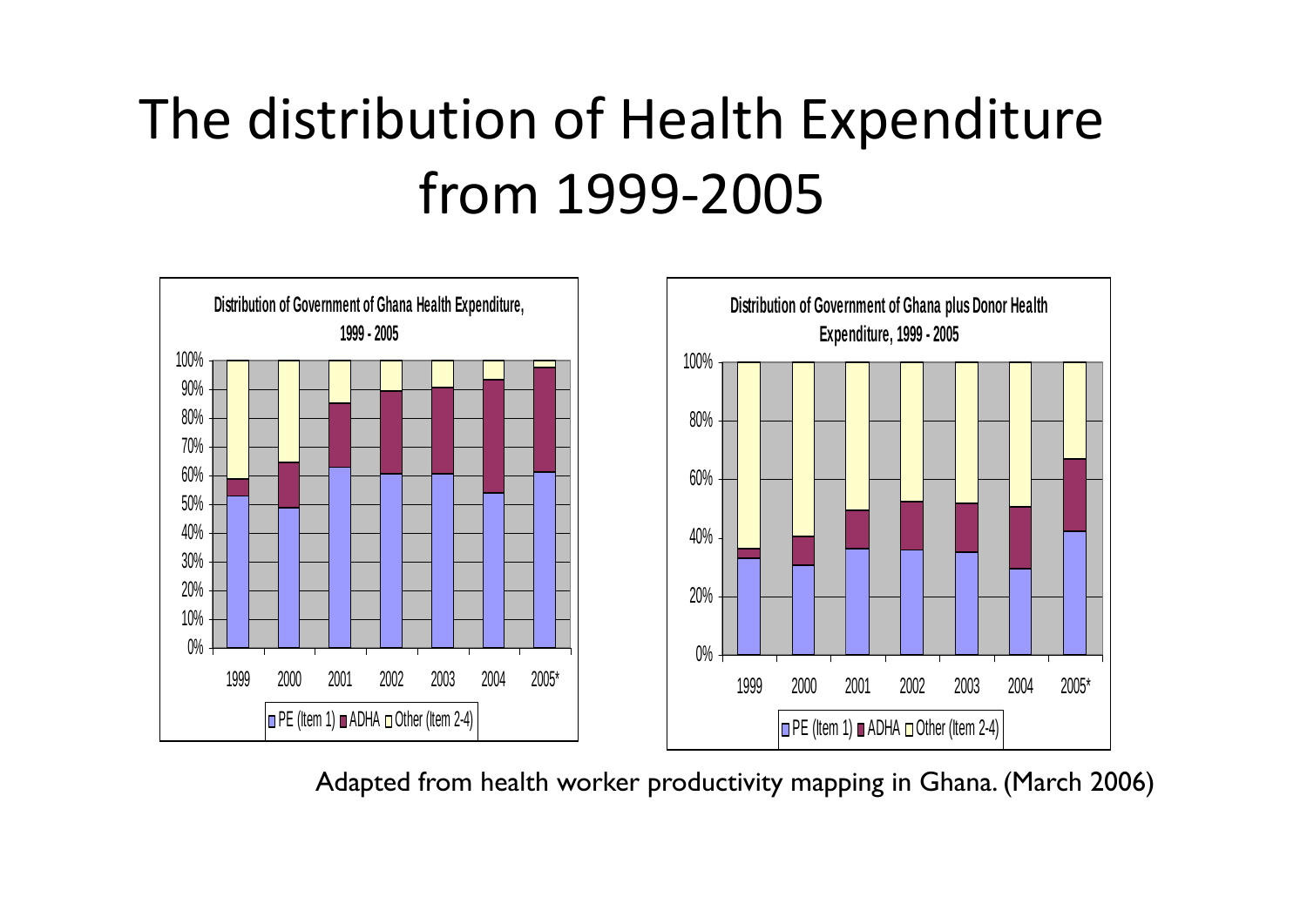### Policy Options III

- **3. Measures to Improve the Distribution of Human Resources – Equitable Distribution**
	- – **'Deprived Area Incentive Scheme'.**
		- Financial incentive for "deprived" areas set up, but could not be sustained – not targeted.
		- Residential Accommodation or housing allowances,
		- fast‐tracking promotions and career development opportunities for staff working in under‐served areas.
		- Prioritize access to further training for those who have served in Deprived or Rural areas.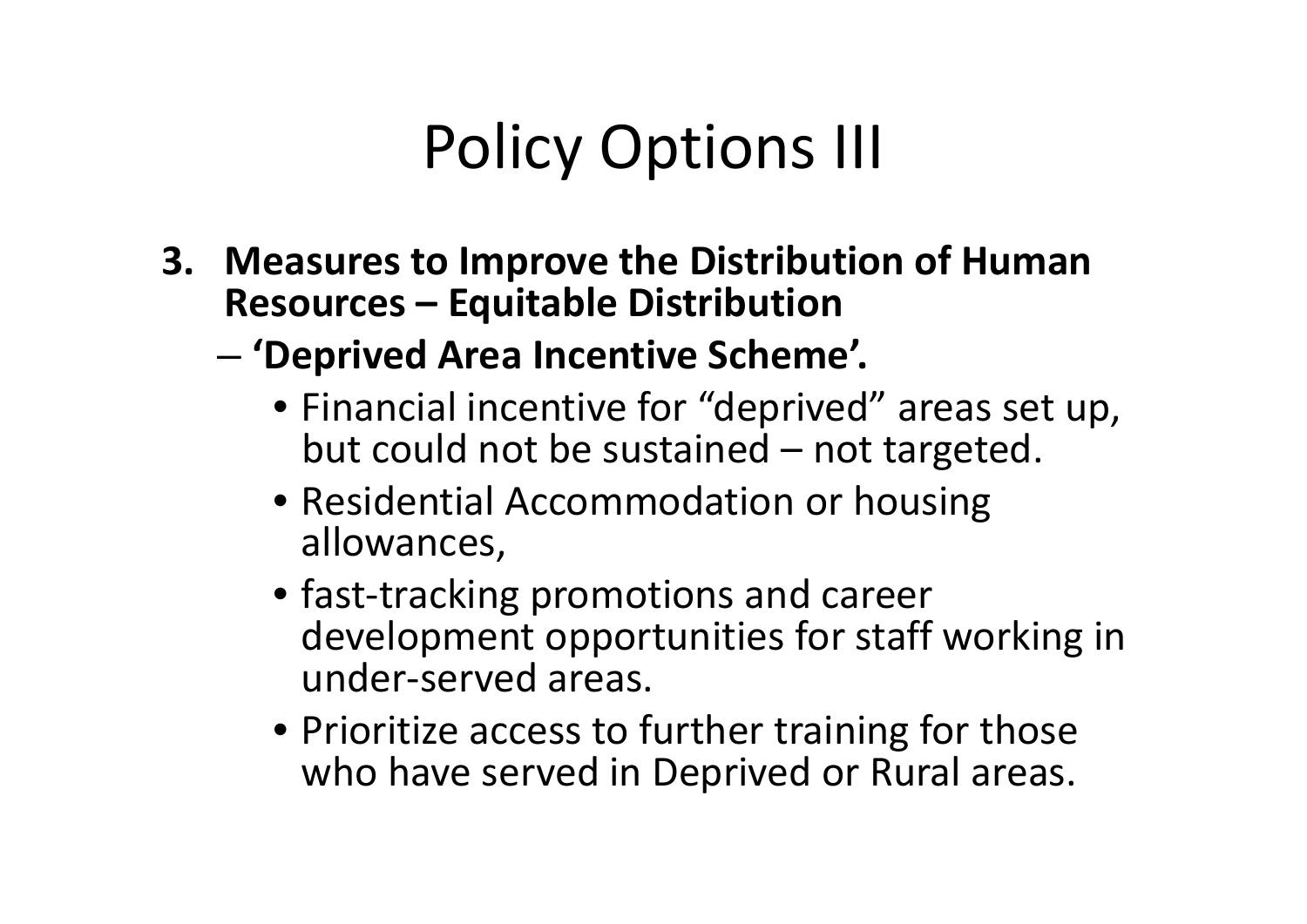## Policy Options IV

- **4. Measures to Increase Productivity of Health workers**
	- – $-$  Institutionalize Professional development initiatives.
	- Strengthen HRH information systems for Decision making and Policy review.
		- Eliminating ghost workers from the payroll.
	- Modernize HRH Policies to accommodate innovations in managing HRH.
	- – $-$  Institutionalize Performance Management systems
	- $-$  Reward Best Performing Health workers.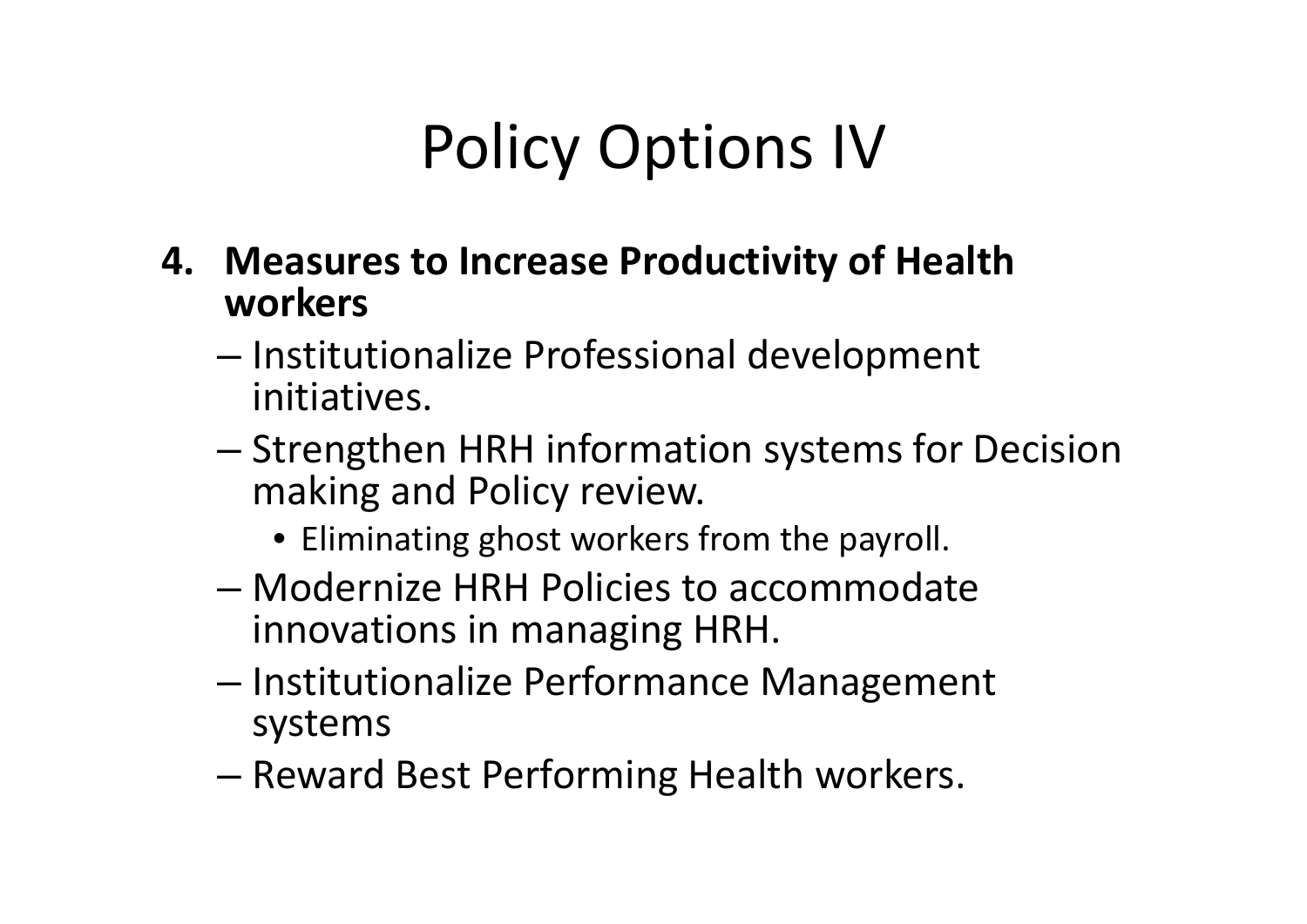## Key Factors of Success 1

- Provide Effective Leadership
	- Political leadership, commitment and engagement.
	- – Govt. should be willing to commit 15% of budget to health (Abuja Target).
	- – Facilitate Public Private Partnership (PPP) with appropriate Legislature and Incentives.
		- Private sector to train and employ Health Professionals.
	- – Local managers empowered to use locally generated resources and initiatives to attract and retain Health workers.
		- Willingness to adopt innovative strategies and exhibit the 'can do' attitude.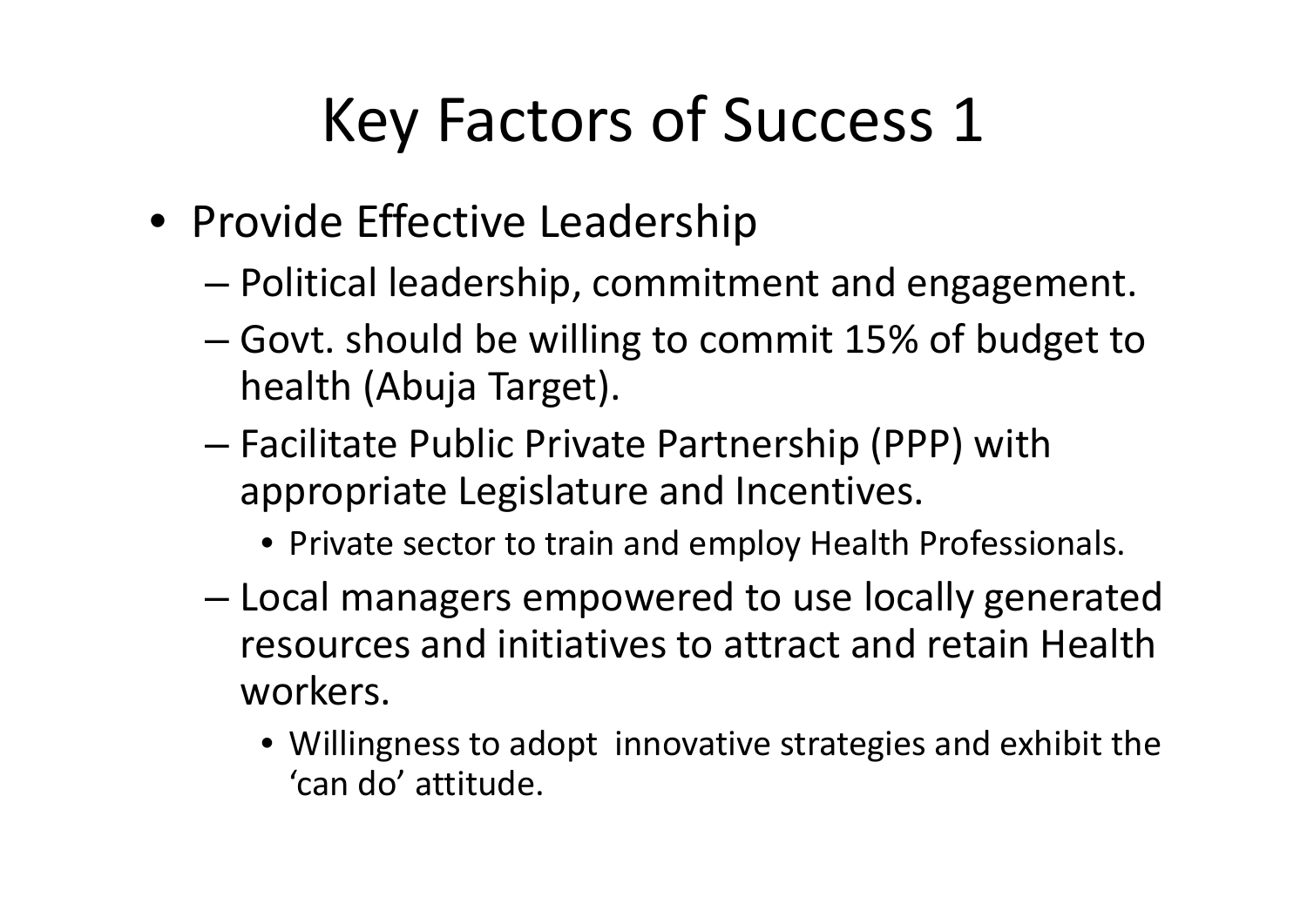### Key Success Factors 2

- Build capacity for HRH and Prioritize HRH management.
	- – $-$  Train, Deploy and Retain HRH practitioners
	- – Strengthen the HRH Information System for Decision making and adoption of strategies based on evidence.
- Global Responsibility and Action to anchor the Local policies.
	- – Respect existing "Codes of Practice" and Ethical Recruitment conventions.
	- – Advanced Economies take active steps to discourage active recruitment from low resource countries.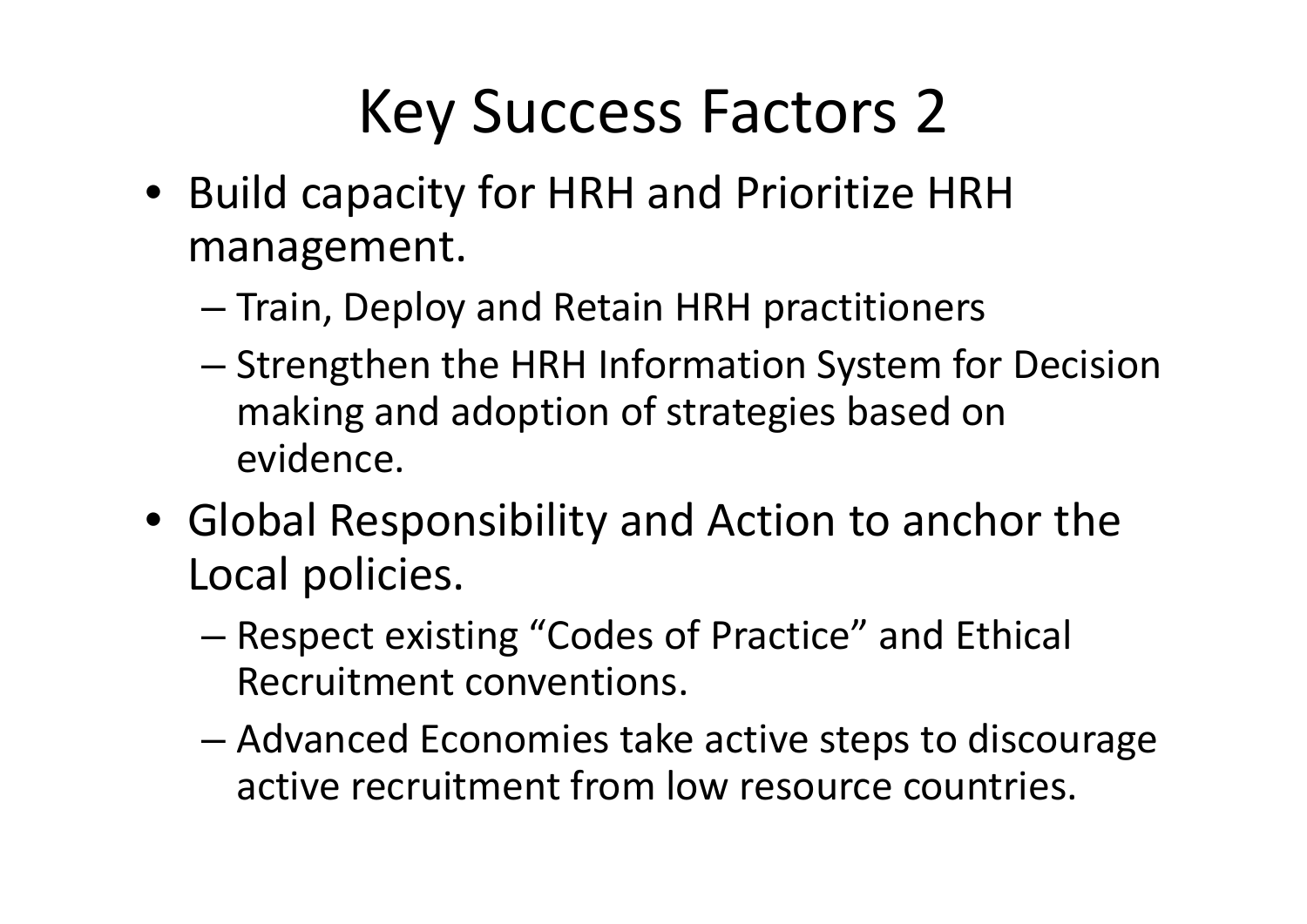#### Key Success Factors 3

- Adopt <sup>a</sup> Critical "package of different types of incentives" responsive to defined needs must be implemented.
	- A mix of financial and non‐financial incentives works and can be sustained.
	- – $-$  Incentives must be targeted.
	- –"package of Incentives" must be sustainable.